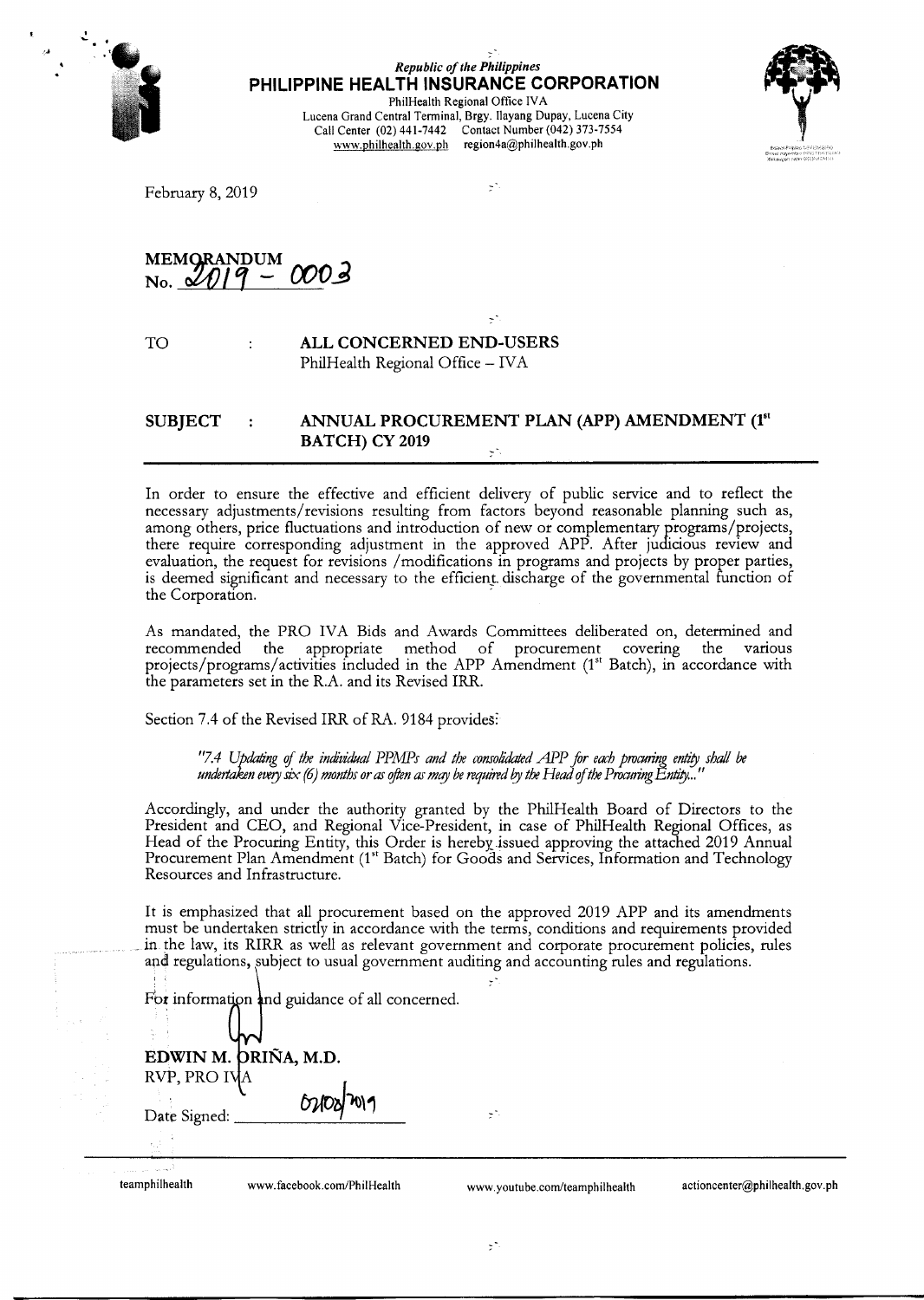|                    | Procurement                                                             | PMO/                               | <b>Mode of Procurement</b>           |                                                      | <b>Schedule for Each Procurement Activity</b> |                           |                            | <b>Source of Funds</b>  |                             | <b>Estimated Budget (PhP)</b> |           | Remarks                                                         |
|--------------------|-------------------------------------------------------------------------|------------------------------------|--------------------------------------|------------------------------------------------------|-----------------------------------------------|---------------------------|----------------------------|-------------------------|-----------------------------|-------------------------------|-----------|-----------------------------------------------------------------|
| Code (PAP)         | Program/Project                                                         | End-User                           |                                      | Advertisement/P<br>osting of IB/REI   pening of Bids | Submission/O                                  | <b>Notice of</b><br>Award | Contract<br><b>Signing</b> |                         | <b>Total</b>                | <b>MOOE</b>                   | <b>CO</b> | (brief description of<br>Program/Activity/Project)              |
| GOODS AND SERVICES | an Pin                                                                  |                                    |                                      |                                                      |                                               |                           |                            |                         | 33.38                       |                               |           |                                                                 |
| 106 05 020         | PROCUREMENT OF OFFICE<br>EQUIPMENT FOR 1ST QTR                          | <b>IMUS &amp; SPC</b><br>LHIO      | Competitive Bidding                  | <b>JAN</b>                                           | <b>JAN</b>                                    | <b>JAN</b>                | <b>JAN</b>                 | Corporate Budget        | 1,295,875.00                |                               |           | 1,295,875.00 OFFICE EQUIPMENT FOR 1ST QTR                       |
| 106 05 020         | PROCUREMENT OF OFFICE<br>EQUIPMENT FOR 1ST QTR                          | ADMIN, LHIOs                       | NP-53.9 - Small Value<br>Procurement | <b>JAN</b>                                           | N/A                                           | <b>JAN</b>                | <b>JAN</b>                 | Corporate Budget        | 261,078.02                  | $\sim$                        |           | 261,078.02 OFFICE EQUIPMENT FOR 1ST QTR                         |
| 1 06 05 020        | PROCUREMENT OF OFFICE<br>EQUIPMENT FOR 2ND QTR                          | <b>ADMIN, LHIOS</b>                | <b>Competitive Bidding</b>           | <b>MAR</b>                                           | <b>MAR</b>                                    | <b>APR</b>                | <b>APR</b>                 | Corporate Budget        | 1,819,375.00                | $\sim$                        |           | 1,819,375.00 OFFICE EQUIPMENT FOR 2ND QTR                       |
| 1 06 05 020        | PROCUREMENT OF OFFICE<br>EQUIPMENT FOR 3RD QTR                          | <b>TMC &amp; LUCENA</b><br>LHIO    | Competitive Bidding                  | ዝሆ                                                   | JUL                                           | <b>AUG</b>                | <b>AUG</b>                 | <b>Corporate Budget</b> | 165,000.00                  |                               |           | 165,000.00 OFFICE EQUIPMENT FOR 3RD QTR                         |
| 106 05 030         | <b>PROCUREMENT OF</b><br><b>COMMUNICATIONS EQUIPMENT</b><br>FOR 1ST QTR | <b>IMUS &amp; LUCENA</b><br>LHIO   | NP-53.9 - Small Value<br>Procurement | <b>JAN</b>                                           | <b>N/A</b>                                    | <b>FEB</b>                | FEB                        | <b>Corporate Budget</b> | 32,905.96                   | $\sim$                        | 32,905.96 | COMMUNICATIONS EQUIPMENT FOR 1ST<br>QTR                         |
| 106 05 110         | PROCUREMENT OF MEDICAL<br>EQUIPMENT FOR 1ST QTR                         | <b>ADMIN, LUCENA</b><br>& TMC LHIO | NP-53.9 - Small Value<br>Procurement | JAN                                                  | <b>N/A</b>                                    | FEB                       | FEB                        | Corporate Budget        | 47,812.50                   |                               | 47,812.50 | MEDICAL EQUIPMENT FOR 1ST QTR                                   |
| 10607010           | PROCUREMENT OF FURNITURE<br>AND FIXTURES FOR 1ST QTR                    | <b>LHIOS</b>                       | <b>Competitive Bidding</b>           | FEB                                                  | <b>FEB</b>                                    | MAR                       | MAR                        | <b>Corporate Budget</b> | 910,349.00                  | $\sim$                        |           | 910,349.00 VARIOUS FURNITURES FOR 1ST QTR                       |
| 106 07 010         | <b>PROCUREMENT OF FURNITURE</b><br>AND FIXTURES FOR 1ST QTR             | PAU                                | NP-53.9 - Small Value<br>Procurement | FEB                                                  | N/A                                           | <b>FEB</b>                | <b>FEB</b>                 | Corporate Budget        | 379,500.00                  | $\blacksquare$                |           | 379,500.00 PROCUREMENT OF OF SIGNAGES                           |
| 1 06 07 010        | PROCUREMENT OF FURNITURE<br>AND FIXTURES FOR 1ST QTR                    | LHIOS                              | NP-53.9 - Small Value<br>Procurement | FEB                                                  | <b>N/A</b>                                    | <b>FEB</b>                | <b>FEB</b>                 | Corporate Budget        | 165,000.00                  | $\overline{\phantom{a}}$      |           | 165,000.00 PROCUREMENT OF OF SOFA SET                           |
| 106 07 010         | PROCUREMENT OF FURNITURE<br>AND FIXTURES FOR 1ST QTR                    | <b>IMUS LHIO</b>                   | NP-53.9 - Small Value<br>Procurement | FEB                                                  | <b>N/A</b>                                    | FEB                       | FEB                        | <b>Corporate Budget</b> | 33,275.00                   |                               |           | 33,275.00 PROCUREMENT OF INFORMATION DESK                       |
| 5 02 03 010 01     | PROCUREMENT OF REGULAR<br>OFFICE SUPPLIES FOR 1ST QTR                   | <b>ADMIN</b>                       | <b>Direct Contracting</b>            | <b>N/A</b>                                           | <b>N/A</b><br>$\ddot{\phantom{0}}$            | <b>JAN</b>                | JĄN                        | <b>Corporate Budget</b> | 22,446.60<br>$\mathbf{v}_t$ | 22,446,60                     |           | PROCUREMENT OF REGULAR OFFICE<br>SUPPLIES FOR 1ST QTR           |
| 5 02 03 010 01     | <b>PROCUR WENT OF REGULAR</b><br>OFFICE SUPPLIES FOR 1ST QTR            | <b>ADMIN</b>                       | NP-53.5 Agency-to-Agency             | <b>N/A</b>                                           | <b>N/A</b>                                    | <b>JAN</b>                | <b>JAN</b>                 | <b>Corporate Budget</b> | 2,365.00                    | 2,365.00                      |           | PROCUREMENT OF REGULAR OFFICE<br>SUPPLIES FOR 1ST QTR           |
| 5 02 03 010 01     | <b>PROCURS TENT OF REGULAR</b><br>OFFICE SURPLIES FOR 1ST QTR           | ADMIN, CARES,<br>COA               | NP-53.5 Agency-to-Agency             | N/A                                                  | N/A                                           | <b>JAN</b>                | <b>JAN</b>                 | Corporate Budget        | 763,977.54                  | 763,977.54                    |           | PROCUREMENT OF REGULAR OFFICE<br>SUPPLIES FOR 1ST QTR AT PS-DBM |
| 5020301001         | PROCUREMENT OF REGULAR<br>OFFICE SUPPLIES FOR 1ST QTR                   | ADMIN, CARES,<br>COA               | Shopping                             | <b>JAN</b>                                           | <b>N/A</b>                                    | <b>JAN</b>                | <b>JAN</b>                 | Corporate Budget        | 831,562.29                  | 831,562.29                    |           | PROCUREMENT OF REGULAR OFFICE<br>SUPPLIES FOR 1ST QTR           |
| 5020301001         | PROCUREMENT OF REGULAR<br>OFFICE SUPPLIES FOR 1ST QTR                   | ADMIN, CARES,<br>COA               | Shopping                             | <b>JAN</b>                                           | N/A                                           | <b>JAN</b>                | <b>JAN</b>                 | <b>Corporate Budget</b> | 250,250.00                  | 250,250.00                    |           | PROCUREMENT OF PURIFIED DRINKING<br>WATER                       |
| 5 02 03 010 01     | PROCUREMENT OF REGULAR<br>OFFICE SUPPLIES FOR 2ND QTR                   | <b>ADMIN</b>                       | <b>Direct Contracting</b>            | N/A                                                  | <b>N/A</b>                                    | <b>MAR</b>                | <b>MAR</b>                 | Corporate Budget        | 16,531.20                   | 16,531.20                     |           | PROCUREMENT OF REGULAR OFFICE<br>SUPPLIES FOR 2ND QTR           |
| 5 02 03 010 01     | PROCURS AND OF REGULAR<br>OFFICE SUPPLIES FOR 2ND QTR                   | ADMIN, CARES,<br>COA               | NP-53.5 Agency-to-Agency             | <b>N/A</b>                                           | <b>N/A</b>                                    | <b>MAR</b>                | MAR                        | <b>Corporate Budget</b> | 627,314.15                  | 627,314.15                    |           | PROCUREMENT OF REGULAR OFFICE<br>SUPPLIES FOR 2ND QTR AT PS-DBM |
| 5 02 03 010 01     | PROCUREMENT OF REGULAR<br>OFFICE SUPPLIES FOR 2ND QTR                   | ADMIN, COA                         | Shopping                             | <b>MAR</b>                                           | <b>N/A</b>                                    | <b>MAR</b>                | <b>MAR</b>                 | Corporate Budget        | 430,314.83                  | 430,314.83                    |           | PROCUREMENT OF REGULAR OFFICE<br>SUPPLIES FOR 2ND QTR           |
| 5 02 03 010 01     | PROCUREMENT OF REGULAR<br>OFFICE SUPPLIES FOR 3RD QTR                   | <b>ADMIN</b>                       | Direct Contracting                   | <b>N/A</b>                                           | <b>N/A</b>                                    | <b>JUN</b>                | <b>JUN</b>                 | <b>Corporate Budget</b> | 6,606.60                    | 6,606.60                      |           | PROCUREMENT OF REGULAR OFFICE<br>SUPPLIES FOR 3RD OTR           |

acall

 $\mathbf{t}$ 

 $\mathbf{X}$  :

 $\ddot{\phantom{0}}$ 

*:7* 

FOR 3RD OTR<br>POR 3RD OTR<br>**COR 3RD OTR** 

 $\mathbf{J}$ 

~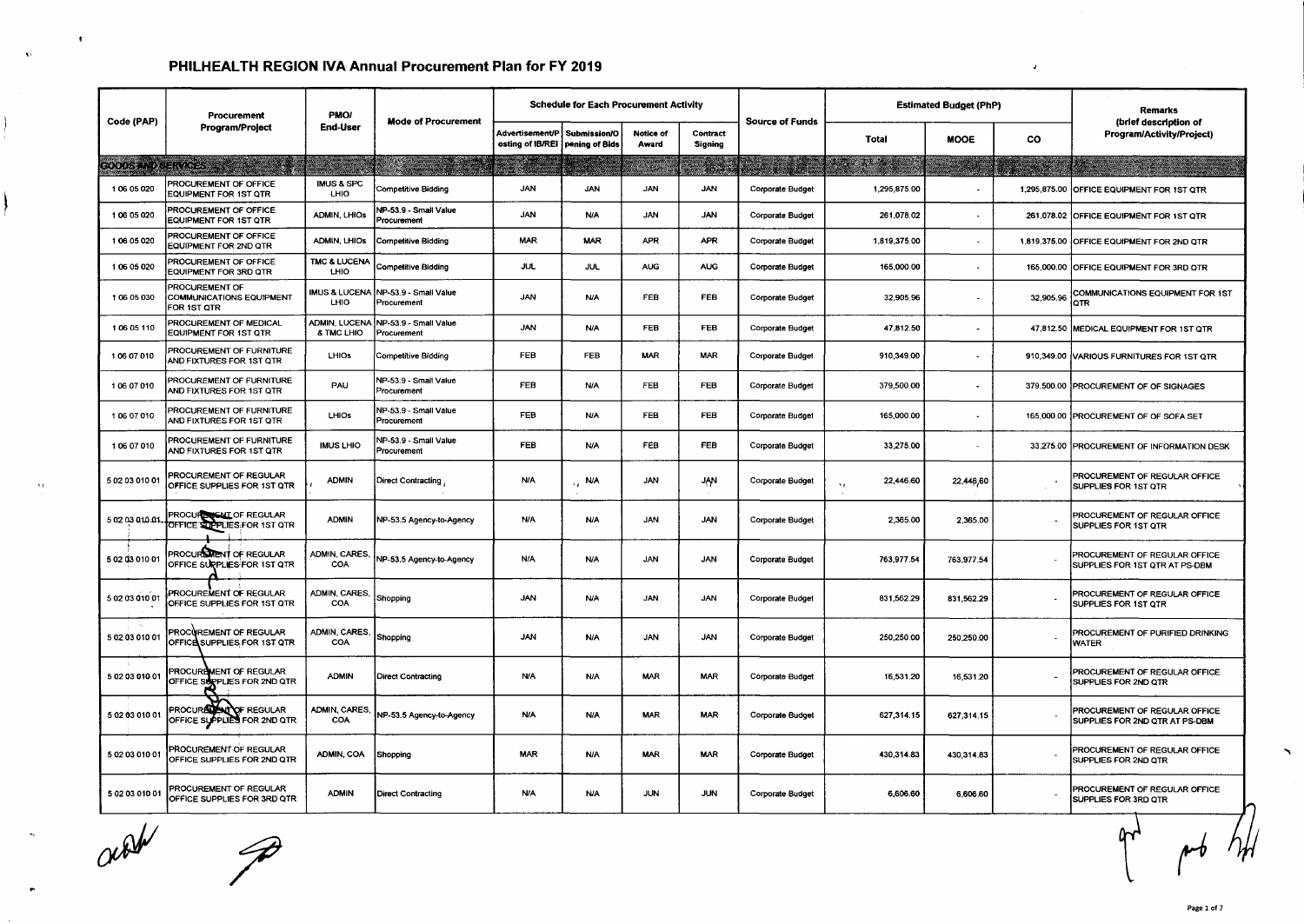|                | Procurement                                                                                         | <b>PMO/</b>                     |                                             |                                                                   | <b>Schedule for Each Procurement Activity</b> |                    |                     |                         |              | <b>Estimated Budget (PhP)</b> |     | Remarks                                                                  |
|----------------|-----------------------------------------------------------------------------------------------------|---------------------------------|---------------------------------------------|-------------------------------------------------------------------|-----------------------------------------------|--------------------|---------------------|-------------------------|--------------|-------------------------------|-----|--------------------------------------------------------------------------|
| Code (PAP)     | Program/Project                                                                                     | <b>End-User</b>                 | <b>Mode of Procurement</b>                  | Advertisement/P   Submission/O<br>osting of IB/REI pening of Bids |                                               | Notice of<br>Award | Contract<br>Signing | <b>Source of Funds</b>  | <b>Total</b> | <b>MOOE</b>                   | CO. | (brief description of<br>Program/Activity/Project)                       |
| 5 02 03 090    | PROCUREMENT OF FUEL, OIL AND<br><b>UBRICANTS</b>                                                    | PRO IVA                         | Competitive Bidding                         | <b>JAN</b>                                                        | JAN                                           | FEB                | <b>FEB</b>          | <b>Corporate Budget</b> | 2,823,240.00 | 2,823,240.00                  |     | GASOLINE AND DIESOLINE FOR PRO IVA<br>VEHICLES                           |
| 5 02 03 090    | PROCUREMENT OF FUEL, OIL AND<br><b>UBRICANTS</b>                                                    | PRO IVA                         | <b>NP-53.9 - Small Value</b><br>Procurement | <b>JAN</b>                                                        | JAN                                           | FEB                | FEB                 | <b>Corporate Budget</b> | 37,080.00    | 37,080.00                     |     | GASOLINE AND DIESOLINE FOR PRO IVA<br><b>GENERATORS</b>                  |
| 1 04 05 020    | PROCUREMENT OF SEMI-<br>EXPENDABLE MACHINERY AND<br><b>EQUIPMENT EXPENSES FOR 1ST</b><br><b>QTR</b> | <b>AQAS</b>                     | NP-53.5 Agency to Agency                    | <b>N/A</b>                                                        | <b>N/A</b>                                    | <b>MAR</b>         | <b>MAR</b>          | <b>Corporate Budget</b> | 7,304.77     | 7,304.77                      |     | SEMI-EXPENDABLE MACHINERY AND<br>EQUIPMENT EXPENSES FOR 1ST QTR          |
| 104 05 020     | PROCUREMENT OF SEMI-<br>EXPENDABLE MACHINERY AND<br>EQUIPMENT EXPENSES FOR 1ST<br><b>OTR</b>        | <b>SPC &amp; LUCENA</b><br>LHIO | NP-53.9 - Small Value<br>Procurement        | <b>MAR</b>                                                        | <b>N/A</b>                                    | <b>MAR</b>         | <b>MAR</b>          | <b>Corporate Budget</b> | 24,200.00    | 24,200.00                     |     | SEMI-EXPENDABLE MACHINERY AND<br>EQUIPMENT EXPENSES FOR 1ST QTR          |
| 1 04 05 020    | PROCUREMENT OF SEMI-<br>EXPENDABLE MACHINERY AND<br><b>EQUIPMENT EXPENSES FOR 1ST</b><br>OTR        | <b>ADMIN</b>                    | NP-53.9 - Small Value<br>Procurement        | <b>MAR</b>                                                        | <b>N/A</b>                                    | MAR                | MAR                 | Corporate Budget        | 28,912.50    | 28,912.50                     |     | SEMI-EXPENDABLE MACHINERY AND<br>EQUIPMENT EXPENSES FOR 1ST QTR          |
| 104 06 010     | PROCUREMENT OF SEMI-<br><b>EXPENDABLE FURNITURE.</b><br>FIXTURES, AND BOOK EXPENSE<br>FOR 1ST OTR   | PRO IVA                         | Competitive Bidding                         | <b>FEB</b>                                                        | FEB                                           | <b>MAR</b>         | <b>MAR</b>          | <b>Corporate Budget</b> | 422,290.00   | 422,290.00                    |     | SEMI-EXPENDABLE FURNITURE, FIXTURES,<br>AND BOOK EXPENSE FOR 1ST QTR     |
| 5 02 04 010    | <b>WATER SERVICES</b>                                                                               | PRO IVA                         | <b>Direct Contracting</b>                   | <b>N/A</b>                                                        | <b>N/A</b>                                    | <b>JAN</b>         | JAN                 | <b>Corporate Budget</b> | 359,472.00   | 359,472.00                    |     | <b>WATER SERVICES</b>                                                    |
| 5 02 04 020    | <b>ELECTRICITY</b>                                                                                  | PRO IVA                         | Direct Contracting                          |                                                                   |                                               | <b>JAN</b>         | JAN                 | <b>Corporate Budget</b> | 7,568,700.00 | 7,568,700.00                  |     | <b>ELECTRICITY</b>                                                       |
| 5 02 05 010    | PROCUREMENT OF POSTAGE<br>AND DELIVERY SERVICES                                                     | Admin, COA                      | NP-53.5 Agency-to-Agency                    | <b>N/A</b>                                                        | <b>N/A</b>                                    | <b>JAN</b>         | <b>JAN</b>          | <b>Corporate Budget</b> | 3,029,467.00 | 3,029,467.00                  |     | POSTAGE AND DELIVERY SERVICES                                            |
| 5 02 05 010    | PROCUREMENT OF POSTAGE<br>AND DELIVERY SERVICES                                                     | Admin, COA                      | NP-53.9 - Small Value<br>Procurement        | <b>JAN</b>                                                        | <b>JAN</b>                                    | <b>JAN</b>         | <b>JAN</b>          | <b>Corporate Budget</b> | 6,000.00     | 6,000.00                      |     | POSTAGE AND DELIVERY SERVICES                                            |
| 5 02 05 040    | PROCUREMENT OF CABLE,<br>SATELLITE, TELEGRAPH AND<br><b>RADIO SERVICES</b>                          | PRO IVA                         | NP-53.9 - Small Value<br>Procurement        | JAN                                                               | <b>N/A</b>                                    | <b>JAN</b>         | <b>JAN</b>          | <b>Corporate Budget</b> | 33,000.00    | 33,000.00                     |     | CABLE SERVICE                                                            |
| 5 02 12 020    | PROCUREMENT OF JANITORIAL<br><b>SERVICES</b>                                                        | PRO IVA                         | Competitive Bidding                         | <b>JAN</b>                                                        | <b>JAN</b>                                    | FEB                | FEB                 | <b>Corporate Budget</b> | 3,025,196.88 | 3,025,196.88                  |     | <b>JANITORIAL SERVICES</b>                                               |
| 5 02 12 030    | PROCUREMENT OF SECURITY<br><b>SERVICES</b>                                                          | PRO IVA                         | <b>Competitive Bidding</b>                  | <b>JAN</b>                                                        | <b>JAN</b>                                    | FEB                | FEB                 | <b>Corporate Budget</b> | 6,523,745.88 | 6,523,745.88                  |     | <b>SECURITY SERVICES</b>                                                 |
| 5 02 13 050 01 | REPAIR AND MAINTENANCE OF<br>OFFICE EQUIPMENT                                                       | Tier 2<br>ı.                    | <b>Competitive Bidding</b>                  | <b>JAN</b>                                                        | <b>JAN</b>                                    | <b>FEB</b>         | <b>FEB</b>          | <b>Corporate Budget</b> | 1,225,000.00 | 1,225,000.00                  |     | Removal, Transfer and Re-installation of<br><b>Airconditioning Units</b> |
| 502 13050 01   | REPAIR AND MAINTENANCE OF<br>OFFICE EQUIPMENT                                                       | Tier 2                          | Direct Contracting                          | <b>N/A</b>                                                        | <b>N/A</b>                                    | <b>JAN</b>         | <b>JAN</b>          | <b>Corporate Budget</b> | 183,000.00   | 183,000.00                    |     | REPAIR AND MAINTENANCE OF VARIOUS<br>OFFICE EQUIPMENT                    |
| 5 02 13 050 01 | REPAIR AND MAINTENANCE OF<br>OFFICE EQUIPMENT                                                       | Tier <sub>2</sub>               | NP-53.9 - Small Value<br>Procurement        | <b>JAN</b>                                                        | <b>N/A</b>                                    | <b>JAN</b>         | <b>JAN</b>          | <b>Corporate Budget</b> | 408,000.00   | 408,000.00                    |     | REPAIR AND MAINTENANCE OF VARIOUS<br>OFFICE EQUIPMENT                    |
| 5 02 13 050 03 | REPAIR AND MAINTENANCE OF<br><b>COMMUNICATION EQUIPMENT</b>                                         | <b>ADMIN</b>                    | <b>Direct Contracting</b>                   | <b>N/A</b>                                                        | <b>N/A</b>                                    | JAN                | <b>JAN</b>          | <b>Corporate Budget</b> | 5,000.00     | 5,000.00                      |     | REPAIR AND MAINTENANCE OF VARIOUS<br><b>COMMUNICATION EQUIPMENT</b>      |
| 5 02 13 050 03 | REPAIR AND MAINTENANCE OF<br>COMMUNICATION EQUIPMENT                                                | <b>ADMIN</b>                    | NP-53.9 - Small Value<br>Procurement        | <b>JAN</b>                                                        | <b>N/A</b>                                    | <b>JAN</b>         | <b>JAN</b>          | <b>Corporate Budget</b> | 15,000.00    | 15,000.00                     |     | REPAIR AND MAINTENANCE OF VARIOUS<br><b>COMMUNICATION EQUIPMENT</b>      |
| 5 02 13 060    | REPAIR AND MAINTENANCE OF<br><b>TRANSPORTATION EQUIPMENT</b>                                        | Tier 2                          | <b>Direct Contracting</b>                   | <b>N/A</b>                                                        | <b>N/A</b>                                    | <b>JAN</b>         | <b>JAN</b>          | <b>Corporate Budget</b> | 170,000.00   | 170,000.00                    |     | REPAIR AND MAINTENANCE OF PRO IVA<br><b>VEHICLES</b>                     |
| 5 02 13 060    | REPAIR AND MAINTENANCE OF<br>TRANSPORTATION EQUIPMENT                                               | r<br>ADN                        | NP-53.9 - Small Value<br>Procurement        | <b>JAN</b>                                                        | N/A                                           | <b>JAN</b>         | <b>JAN</b>          | <b>Corporate Budget</b> | 399,000.00   | 399,000.00                    |     | REPAIR AND MAINTENANCE OF PRO IVA<br><b>VEHICLES</b>                     |
| 5 02 13 070    | REPAIR AND MAINTENANCE OF<br><b>FURNITURE &amp; FIXTURES</b>                                        | <b>ADMIN</b>                    | NP-53.9 - Small Value<br>Procurement        | <b>JAN</b>                                                        | <b>N/A</b>                                    | <b>JAN</b>         | <b>JAN</b>          | Corporate Budget        | 55,000.00    | 55,000.00                     |     | REPAIR AND MAINTENANCE OF VARIOUS<br><b>FURNITURES</b>                   |
| 5 02 13 040    | REPAIR AND MAINTENANCE OF<br><b>BUILDING</b>                                                        | <b>ADMIN</b>                    | NP-53.9 - Small Value<br>Procurement        | <b>JAN</b>                                                        | <b>N/A</b>                                    | JAN                | <b>JAN</b>          | <b>Corporate Budget</b> | 15,800.00    | 15,800.00                     |     | REPAIR AND MAINTENANCE OF BUILDING                                       |
|                |                                                                                                     |                                 |                                             |                                                                   |                                               |                    |                     |                         |              |                               |     | $\theta$<br>Page 3 of 7                                                  |

 $\overline{u^2}$ 

 $\sim$ 

 $\mathcal{N}_{\rm f}$ 

*W* 

 $\zeta$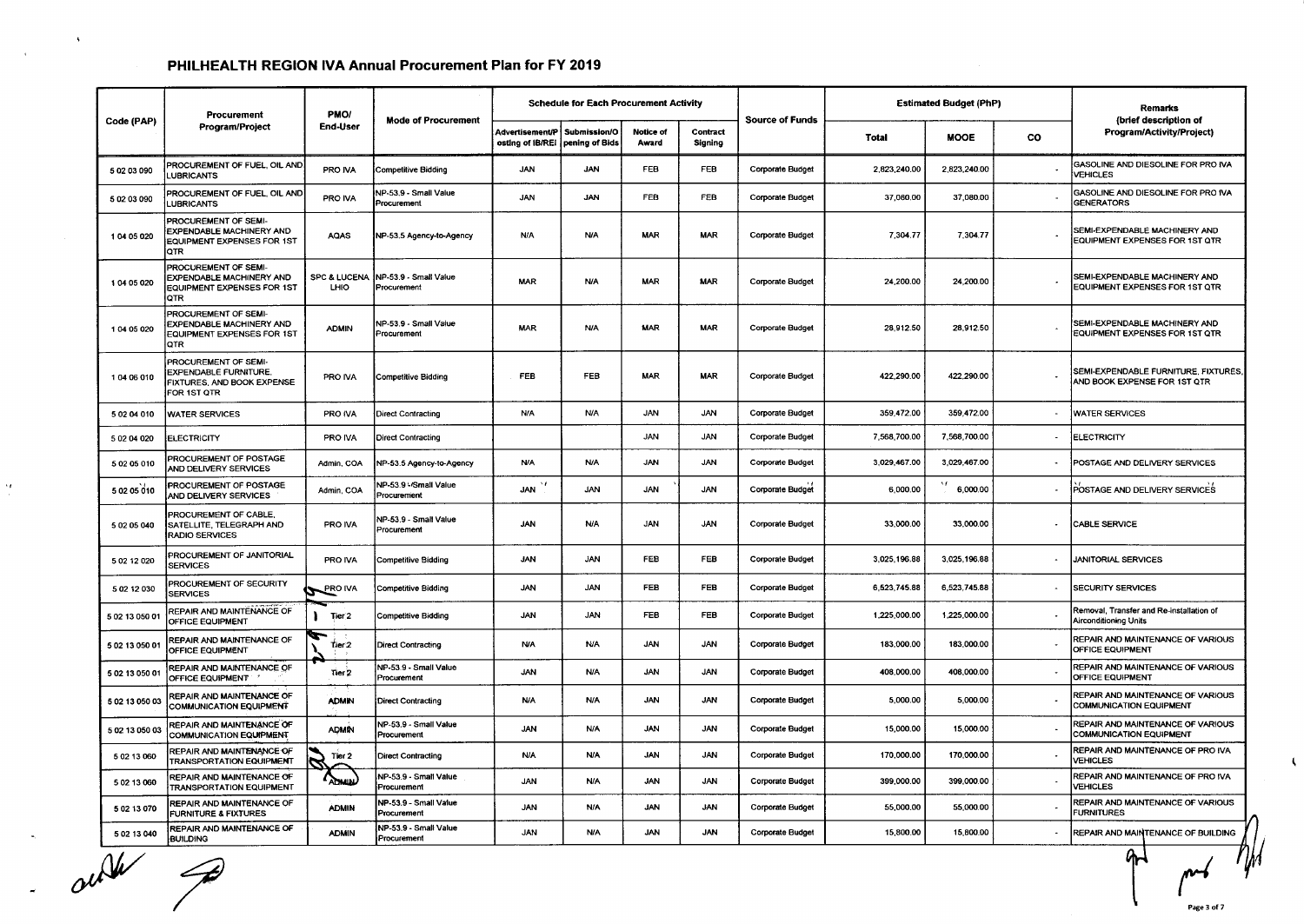|                | Procurement                                   | PMO/                                   |                                                                                             |                                                                       | <b>Schedule for Each Procurement Activity</b> |                    |                     |                         |                                     | <b>Estimated Budget (PhP)</b> |                          | Remarks                                                                                          |
|----------------|-----------------------------------------------|----------------------------------------|---------------------------------------------------------------------------------------------|-----------------------------------------------------------------------|-----------------------------------------------|--------------------|---------------------|-------------------------|-------------------------------------|-------------------------------|--------------------------|--------------------------------------------------------------------------------------------------|
| Code (PAP)     | Program/Project                               | End-User                               | <b>Mode of Procurement</b>                                                                  | Advertisement/P   Submission/O  <br>osting of IB/REI   pening of Bids |                                               | Notice of<br>Award | Contract<br>Signing | <b>Source of Funds</b>  | Total                               | <b>MOOE</b>                   | CO                       | (brief description of<br>Program/Activity/Project)                                               |
| 5 02 99 010 01 | PROCUREMENT OF ADVERTISING<br><b>SERVICES</b> | ADMIN, PAU                             | NP-53.6 Scientific, Scholarly,<br>Artistic Work, Exclusive<br>Technology and Media Services | <b>N/A</b>                                                            | N/A                                           | JAN                | JAN                 | <b>Corporate Budget</b> | 664,000.00                          | 664,000.00                    |                          | PRINT, RADIO BLOCK TIME, TELEVISION<br>SPOT BUYS, CRAWLERS                                       |
| 5 02 99 010 02 | MARKETING AND PROMOTIONAL                     | PRO IVA                                | NP-53.9 - Small Value<br>Procurement                                                        | <b>JAN</b>                                                            | <b>N/A</b>                                    | JAN                | <b>JAN</b>          | <b>Corporate Budget</b> | 221,000.00                          | 221,000.00                    |                          | PRINTABLE MATERIALS, MEALS                                                                       |
|                | 5 02 99 010 02 MARKETING AND PROMOTIONAL      | ALAGA KA, FOD,<br><b>MEMSEC, GAD</b>   | NP-53.9 - Small Value<br>Procurement                                                        | FEB                                                                   | <b>N/A</b>                                    | FEB                | <b>FEB</b>          | <b>Corporate Budget</b> | 1,690,500.00                        | 1,690,500.00                  |                          | MEALS, GIVEAWAYS, PRINTABLE<br>MATERIALS                                                         |
| 5 02 99 010 02 | MARKETING AND PROMOTIONAL                     | Calamba LHIO                           | <b>VP-53.9 - Small Value</b><br>Procurement                                                 | FEB                                                                   | <b>N/A</b>                                    | <b>MAR</b>         | <b>MAR</b>          | Corporate Budget        | 75,000.00                           | 75,000.00                     |                          | <b>MEALS</b>                                                                                     |
|                | 5 02 99 010 02 MARKETING AND PROMOTIONAL      | ALAGA KA, FOD,<br><b>MEMSEC, PAU</b>   | NP-53.9 - Small Value<br>Procurement                                                        | <b>MAR</b>                                                            | N/A                                           | <b>MAR</b>         | <b>MAR</b>          | <b>Corporate Budget</b> | 777,750.00                          | 777,750.00                    |                          | MEALS, GIVEAWAYS, PRINTABLE<br><b>MATERIALS</b>                                                  |
| 5 02 99 010 02 | MARKETING AND PROMOTIONAL                     | Tier 2, Calamba<br>LHIO                | NP-53.9 - Small Value<br>Procurement                                                        | <b>MAR</b>                                                            | <b>N/A</b>                                    | <b>APR</b>         | <b>APR</b>          | <b>Corporate Budget</b> | 342,000.00                          | 342,000.00                    |                          | <b>MEALS</b>                                                                                     |
| 5 02 99 010 02 | MARKETING AND PROMOTIONAL                     | Calamba LHIO                           | IP-53.9 - Small Value<br>Procurement                                                        | <b>APR</b>                                                            | <b>N/A</b>                                    | MAY                | MAY                 | Corporate Budget        | 12,000.00                           | 12,000.00                     |                          | MEALS                                                                                            |
| 5 02 99 010 02 | MARKETING AND PROMOTIONAL                     | PAU, Calamba<br>LHIO, PAIMS,<br>ColSec | NP-53.9 - Small Value<br>Procurement                                                        | MAY                                                                   | N/A                                           | MAY                | MAY                 | Corporate Budget        | 336,000.00                          | 336,000.00                    |                          | MEALS, GIVEAWAYS, PRINTABLE<br>MATERIALS                                                         |
|                | 5 02 99 010 02   MARKETING AND PROMOTIONAL    | Calamba LHIO                           | VP-53.9 - Small Value<br>Procurement                                                        | MAY                                                                   | <b>N/A</b>                                    | <b>JUN</b>         | <b>JUN</b>          | Corporate Budget        | 12,138.00                           | 12,138.00                     | $\overline{\phantom{a}}$ | MEALS, PRINTABLE MATERIAL                                                                        |
| 5 02 99 010 02 | $\mathcal{M}$<br>MARKETING AND PROMOTIONAL    | $\Delta$ $I$ .<br>PAU                  | VP-53.9 - Small Value <sup>\'</sup><br>Procurement                                          | <b>JUN</b>                                                            | $\Delta\phi$<br><b>N/A</b>                    | <b>JUL</b>         | $\Delta$<br>JUL     | Corporate Budget        | $\rightarrow$ $\prime$<br>90,000.00 | 90,000.00                     |                          | $\ddot{\phantom{1}}$<br><b>PRINTABLE MATERIAL</b>                                                |
| 5 02 99 010 02 | <b>MARKETING AND PROMOTIONAL</b>              | PAU                                    | NP-53.9 - Small Value<br>Procurement                                                        | JUL                                                                   | <b>N/A</b>                                    | JUL                | JUL                 | <b>Corporate Budget</b> | 21,200.00                           | 21,200.00                     | $\overline{\phantom{a}}$ | MEALS (Orientation for PAPO), MEALS (PR<br>networking with partner guests for radio<br>programs) |
|                | 5 02 99 010 02 MARKETING AND PROMOTIONAL      | <b>MEMSEC</b>                          | <b>NP-53.9 - Small Value</b><br>Procurement                                                 | <b>AUG</b>                                                            | <b>N/A</b>                                    | SEP                | <b>SEP</b>          | <b>Corporate Budget</b> | 137,500.00                          | 137,500.00                    |                          | MEALS (FOR MEMBERS)                                                                              |
|                | az<br>5 02 99 010 02 MARKETING ANE ROMOTIONAL | PAU, FOD                               | NP-53.9 - Small Value<br>Procurement                                                        | <b>SEP</b>                                                            | <b>N/A</b>                                    | SEP                | <b>SEP</b>          | Corporate Budget        | 443,500.00                          | 443,500.00                    | $\tilde{\phantom{a}}$    | <b>PRINTABLE MATERIAL, GIVEAWAYS</b>                                                             |
| 5 02 99 010 02 | S<br><b>MARKETING AND PROMOTIONAL</b>         | <b>MEMSEC</b>                          | NP-53.9 - Small Value<br>Procurement                                                        | OCT                                                                   | <b>N/A</b>                                    | <b>NOV</b>         | <b>NOV</b>          | <b>Corporate Budget</b> | 130,900.00                          | 130,900.00                    | $\sim$                   | MEALS (MIGRANTS DAY)                                                                             |
|                | 5 02 99 010 02 MARKETING AND PROMOTIONAL      | REACHOUT                               | <b>NP-53.10 Lease of Real</b><br>Property and Venue                                         | <b>N/A</b>                                                            | <b>NA</b>                                     | <b>JAN</b>         | <b>JAN</b>          | <b>Corporate Budget</b> | 505,110.00                          | 505,110.00                    |                          | LEASE OF VENUE FOR HEALTH CARE<br>PROVIDERS                                                      |
|                | 5 02 99 010 02 MARKETING AND PROMOTIONAL      | <b>MEMSEC</b>                          | NP-53.10 Lease of Real<br>Property and Venue                                                | <b>N/A</b>                                                            | N/A                                           | FEB                | FEB                 | <b>Corporate Budget</b> | 135,000.00                          | 135,000.00                    |                          | EASE OF VENUE (TRAINORS TRAINING<br>FOR BHW)                                                     |
|                | 5 02 99 010 02 MARKETING NO PROMOTIONAL       | PAU                                    | NP-53.10 Lease of Real<br>Property and Venue                                                | <b>N/A</b>                                                            | <b>N/A</b>                                    | <b>APR</b>         | <b>APR</b>          | <b>Corporate Budget</b> | 150,000.00                          | 150,000.00                    |                          | MEALS & VENUE (EMPLOYERS FORUM)                                                                  |
|                | 5 02 99 010 02 MARKETING AND PROMOTIONAL      | PAU, FOD                               | NP-53.10 Lease of Real<br>roperty and Venue                                                 | <b>N/A</b>                                                            | <b>N/A</b>                                    | MAY                | MAY                 | <b>Corporate Budget</b> | 150,000.00                          | 150,000.00                    | $\sim$                   | MEALS (FOR PARTNERS)                                                                             |
|                | 5 02 99 010 02 MARKETING AND PROMOTIONAL      | PAU                                    | NP-53.10 Lease of Real<br>Property and Venue                                                | <b>N/A</b>                                                            | <b>N/A</b>                                    | <b>AUG</b>         | <b>AUG</b>          | <b>Corporate Budget</b> | 75,000.00                           | 75,000.00                     |                          | <b>MEALS (FOR PARTNERS)</b>                                                                      |
| achite         |                                               |                                        |                                                                                             |                                                                       |                                               |                    |                     |                         |                                     |                               |                          |                                                                                                  |

 $\Delta$ 

 $\sim$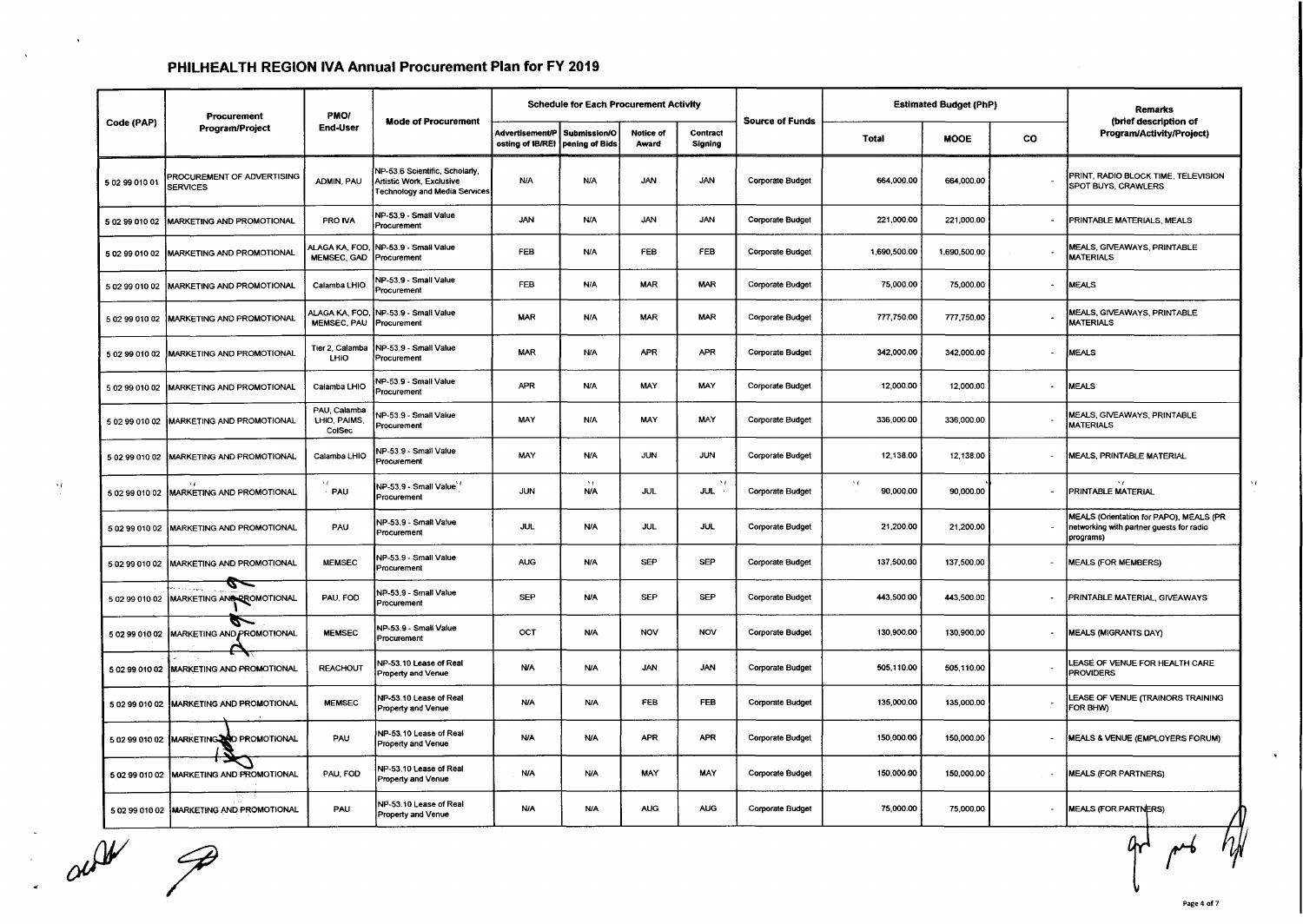|                | Procurement                                                             | PMO/                                    |                                                                                             |                                                             | <b>Schedule for Each Procurement Activity</b> |                             |                     |                                     |                       | <b>Estimated Budget (PhP)</b> |            | Remarks                                                                                                                                                                                                                 |
|----------------|-------------------------------------------------------------------------|-----------------------------------------|---------------------------------------------------------------------------------------------|-------------------------------------------------------------|-----------------------------------------------|-----------------------------|---------------------|-------------------------------------|-----------------------|-------------------------------|------------|-------------------------------------------------------------------------------------------------------------------------------------------------------------------------------------------------------------------------|
| Code (PAP)     | Program/Project                                                         | End-User                                | <b>Mode of Procurement</b>                                                                  | <b>Advertisement/P</b><br>osting of IB/REI   pening of Bids | Submission/O                                  | Notice of<br>Award          | Contract<br>Signing | <b>Source of Funds</b>              | <b>Total</b>          | <b>MOOE</b>                   | CO         | (brief description of<br>Program/Activity/Project)                                                                                                                                                                      |
| 5 02 99 020    | PROCUREMENT OF PRINTING AND<br><b>BINDING SERVICES</b>                  | Imus LHIO, BAS,<br><b>LEGAL, ColSec</b> | NP-53.9 - Small Value<br>Procurement                                                        | <b>JAN</b>                                                  | <b>N/A</b>                                    | <b>JAN</b>                  | <b>JAN</b>          | <b>Corporate Budget</b>             | 90,536.00             | 90.536.00                     |            | FORMS, PHOTOCOPYING SERVICES.<br><b>OTHERS</b>                                                                                                                                                                          |
| 5 02 99 020    | PROCUREMENT OF PRINTING AND<br><b>BINDING SERVICES</b>                  | <b>TMC &amp; LUCENA</b><br>LHIO         | NP-53.9 - Small Value<br>Procurement                                                        | <b>JAN</b>                                                  | N/A                                           | <b>FEB</b>                  | <b>FEB</b>          | <b>Corporate Budget</b>             | 28,340.00             | 28.340.00                     |            | EMPLOYEE IDS, PHOTOCOPYING<br><b>SERVICES, OTHERS</b>                                                                                                                                                                   |
| 5 02 99 020    | PROCUREMENT OF PRINTING AND<br><b>BINDING SERVICES</b>                  | FOD & MEMSEC                            | NP-53.9 - Small Value<br>Procurement                                                        | <b>FEB</b>                                                  | N/A                                           | FEB                         | FEB                 | <b>Corporate Budget</b>             | 204,000.00            | 204,000.00                    |            | PRINTING OF FORMS                                                                                                                                                                                                       |
| 5 02 99 020    | PROCUREMENT OF PRINTING AND<br><b>BINDING SERVICES</b>                  | <b>FOD</b>                              | NP-53.9 - Small Value<br>Procurement                                                        | <b>MAY</b>                                                  | <b>N/A</b>                                    | MAY                         | MAY                 | <b>Corporate Budget</b>             | 170,000.00            | 170,000.00                    |            | PRINTING OF FORMS                                                                                                                                                                                                       |
| 5 02 99 020    | PROCUREMENT OF PRINTING AND<br><b>BINDING SERVICES</b>                  | PAU                                     | NP-53.9 - Small Value<br>Procurement                                                        | <b>OCT</b>                                                  | N/A                                           | OCT                         | OCT                 | Corporate Budget                    | 189,000.00            | 189,000.00                    |            | <b>CALENDARS</b>                                                                                                                                                                                                        |
| 5 02 99 040    | <b>PROCUREMENT OF</b><br>TRANSPORTATION AND DELIVERY<br><b>SERVICES</b> | PRO IVA                                 | NP-53.9 - Small Value<br>Procurement                                                        | <b>JAN</b>                                                  | N/A                                           | <b>JAN</b>                  | <b>JAN</b>          | <b>Corporate Budget</b>             | 701,000.00            | 701,000.00                    |            | TRUCKING SERVICE FOR PROCUREMENT<br>OF QUARTERLY OFFICE AND IT SUPPLIES<br>AT PS-DBM, HAULING OF STORED<br>PROPERTIES FROM CURRENT TO NEW<br>STORAGE SPACE/BLDG, HAULING OF PRO<br>IVA'S EQUIPMENT, FURNITURE & RECORDS |
| 5 02 99 050    | PROCUREMENT OF RENTAL<br><b>SERVICES</b>                                | <b>ADMIN</b>                            | NP-53.10 Lease of Real<br>Property and Venue                                                | <b>JAN</b>                                                  | <b>N/A</b>                                    | FEB                         | FEB                 | <b>Corporate Budget</b>             | 22,517,226.74         | 22,517,226.74                 |            | LEASE OF OFFICE & STORAGE SPACE FOR<br>PRO IVA OFFICES                                                                                                                                                                  |
| 5 02 99 050    | PROCUREMENT OF RENTAL<br><b>SERVICES</b>                                | ADMIN, ALAGA<br>KA                      | NP-53.9 - Small Value<br>Procurement                                                        | <b>JAN</b>                                                  | <b>N/A</b>                                    | <b>FEB</b>                  | FEB                 | Corporate Budget                    | 105,000.00            | 105,000.00                    |            | RENTAL OF VEHICLE FOR<br>TRANSPORTATION OF LHIO PERSONNEL<br>FOR OFFICIAL EVENTS                                                                                                                                        |
| 5 02 99 070    | PROCUREMENT OF<br>SUBSCRIPTION SERVICES                                 | <b>IMUS LHIO</b>                        | NP-53.6 Scientific, Scholarly,<br>Artistic Work, Exclusive<br>Technology and Media Services | <b>N/A</b><br>$\lambda$                                     | <b>N/A</b>                                    | <b>JAN</b><br>$\mathcal{M}$ | JAN                 | <b>Corporate Budget</b><br>$\Delta$ | 6,000.00<br>$\lambda$ | 6,000.00                      | $\ddot{ }$ | SUBSCRIPTION OF NEWSPAPER &<br>MAGAZINES<br>$\mathcal{M}$                                                                                                                                                               |
|                | 5 02 99 990 02 OTHER CORPORATE ACTIVITIES                               | GAD                                     | NP-53.9 - Small Value<br>Procurement                                                        | <b>FEB</b>                                                  | <b>N/A</b>                                    | <b>FEB</b>                  | <b>FEB</b>          | <b>Corporate Budget</b>             | 100,000.00            | 100,000.00                    |            | <b>MEALS FOR PARTICIPATION TO 18-DAY</b><br>CAMPAIGN ON VAW & WOMEN'S MONTH<br>CELEBRATION                                                                                                                              |
| 5029999002     | OTHER CORPORATE ACTUATIES                                               | GAD                                     | NP-53.10 Lease of Real<br>Property and Venue                                                | <b>FEB</b>                                                  | <b>N/A</b>                                    | <b>FEB</b>                  | <b>FEB</b>          | Corporate Budget                    | 220,200.00            | 220,200.00                    |            | FAMILY ORIENTATION DAY                                                                                                                                                                                                  |
| 5 02 99 990 03 | REGISTRATION OF MOTOR<br>VEHICLE                                        | <b>ADMIN</b>                            | NP-53.5 Agency-to-Agency                                                                    | <b>N/A</b>                                                  | <b>N/A</b>                                    | <b>JAN</b>                  | <b>JAN</b>          | <b>Corporate Budget</b>             | 28,100.00             | 28,100.00                     |            | <b>REGISTRATION OF PRO IVA VEHICLES</b>                                                                                                                                                                                 |
|                | 5 02 99 990 05 CORPORATE FORUM                                          | PAU, ITMS<br><b>EXPRESS</b>             | NP-53.9 - Small Value<br>Procurement                                                        | <b>JAN</b>                                                  | N/A                                           | <b>JAN</b>                  | <b>JAN</b>          | <b>Corporate Budget</b>             | 157,930.36            | 157,930.36                    |            | <b>VARIOUS FORUMS &amp; TRAININGS</b>                                                                                                                                                                                   |
|                | 5 02 99 990 05 CORPORATE FORUM                                          | PRO IVA                                 | VP-53.10 Lease of Real<br>Property and Venue                                                | <b>JAN</b>                                                  | <b>N/A</b>                                    | <b>JAN</b>                  | <b>JAN</b>          | <b>Corporate Budget</b>             | 1,825,946.52          | 1,825,946.52                  | ٠          | <b>VARIOUS FORUMS &amp; TRAININGS</b>                                                                                                                                                                                   |
|                | 4 s.C<br>5 02 99 990 06 MEDICAL EXPENSES                                | <b>ADMIN</b>                            | Competitive Bidding                                                                         | <b>JAN</b>                                                  | <b>JAN</b>                                    | <b>FEB</b>                  | <b>FEB</b>          | <b>Corporate Budget</b>             | 700,000.00            | 700,000.00                    |            | PERIODIC HEALTH EXAMINATION OF PRO<br><b>IVA EMPOYEES</b>                                                                                                                                                               |
| 5 02 02 010 01 | <b>TRAINING EXPENSES</b>                                                | <b>HRMU</b>                             | NP-53.9 - Small Value<br>Procurement                                                        | <b>FEB</b>                                                  | <b>FEB</b>                                    | <b>FEB</b>                  | <b>FEB</b>          | <b>Corporate Budget</b>             | 102,640.00            | 102,640.00                    |            | <b>EMPLOYEE ORIENTATION</b>                                                                                                                                                                                             |
|                | 5 02 99 010 02 MARKETING AND PROMOTIONAL                                | PAU                                     | NP-53.9 - Small Value<br>Procurement                                                        | <b>FEB</b>                                                  | <b>FEB</b>                                    | <b>FEB</b>                  | <b>FEB</b>          | <b>Corporate Budget</b>             | 588,000.00            | 588,000.00                    |            | PHILHEALTH FORWARD (MEALS, RENTAL,<br>(ETC.)                                                                                                                                                                            |
| 5 02 99 010 02 | <b>MARKETING AND PROMOTIONAL</b>                                        | PAU                                     | Shopping                                                                                    | <b>FEB</b>                                                  | <b>FEB</b>                                    | <b>FEB</b>                  | <b>FEB</b>          | <b>Corporate Budget</b>             | 12,000.00             | 12,000.00                     |            | PHILHEALTH FORWARD (SUPPLIES &<br><b>CONTINGENCY)</b>                                                                                                                                                                   |
| 5 02 99 180 01 | <b>CULTURAL &amp; ATHLETIC</b><br><b>EXPENSES - ANNIVERSARY</b>         | ANNIV<br><b>COMMITTEE</b>               | NP-53.10 Lease of Real<br><b>Property and Venue</b>                                         | <b>MAR</b>                                                  | <b>MAR</b>                                    | <b>MAR</b>                  | <b>MAR</b>          | <b>Corporate Budget</b>             | 261,163.00            | 261,163.00                    |            | <b>EMPLOYEE'S DAY</b>                                                                                                                                                                                                   |

 $\alpha$   $\nu$   $\nu$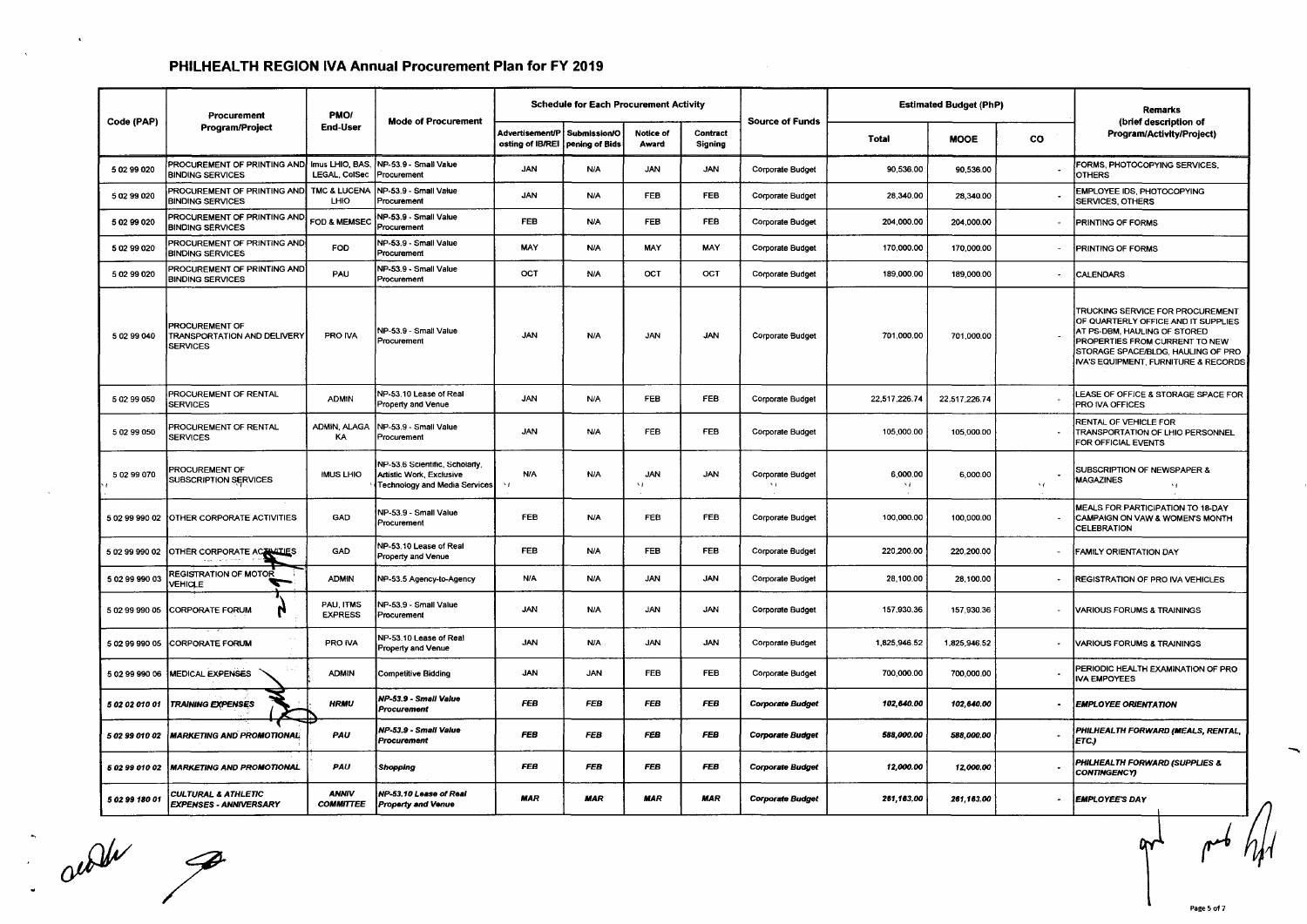|                | Procurement                                                       | PMO/                             |                                      |                                            | <b>Schedule for Each Procurement Activity</b> |                    |                            | <b>Source of Funds</b>  |                | <b>Estimated Budget (PhP)</b>  |                          | <b>Remarks</b>                                             |
|----------------|-------------------------------------------------------------------|----------------------------------|--------------------------------------|--------------------------------------------|-----------------------------------------------|--------------------|----------------------------|-------------------------|----------------|--------------------------------|--------------------------|------------------------------------------------------------|
| Code (PAP)     | Program/Project                                                   | End-User                         | <b>Mode of Procurement</b>           | <b>Advertisement/P</b><br>osting of IB/REI | Submission/O<br>pening of Bids                | Notice of<br>Award | Contract<br><b>Signing</b> |                         | Total          | <b>MOOE</b>                    | co                       | (brief description of<br>Program/Activity/Project)         |
| 5 02 99 180 01 | CULTURAL & ATHLETIC<br>EXPENSES - ANNIVERSARY                     | <b>ANNIV</b><br><b>COMMITTEE</b> | NP-53.9 - Small Value<br>Procurement | <b>MAR</b>                                 | <b>MAR</b>                                    | <b>MAR</b>         | <b>MAR</b>                 | <b>Corporate Budget</b> | 174,250.00     | 174,250.00                     | $\blacksquare$           | <b>ANNIVERSARY CELEBRATION (MEALS)</b>                     |
| 5 02 99 180 01 | <b>CULTURAL &amp; ATHLETIC</b><br><b>EXPENSES - ANNIVERSARY</b>   | <b>ANNIV</b><br><b>COMMITTEE</b> | Shopping                             | <b>MAR</b>                                 | <b>MAR</b>                                    | <b>MAR</b>         | <b>MAR</b>                 | <b>Corporate Budget</b> | 2,737.00       | 2,737.00                       |                          | ANNIVERSARY CELEBRATION (MASS<br>OFFERING & CONTINGENCY)   |
|                | <b>TOTAL FOR GOODS AND SERVICES</b>                               |                                  |                                      |                                            |                                               |                    |                            |                         | P70,868,073.91 |                                |                          |                                                            |
|                | NEDRA TONORE SINORDOVER SOURCES                                   |                                  |                                      |                                            |                                               |                    |                            |                         |                |                                |                          |                                                            |
| 1 06 05 030    | PROCUREMENT OF IT EQUIPMENT<br>AND SOFTWARE FOR 1ST QTR           | <b>ITMS</b>                      | Competitive Bidding                  | <b>JAN</b>                                 | FEB.                                          | FEB                | <b>MAR</b>                 | Corporate Budget        | 11,215,217.48  |                                | 11,215,217.48            | T EQUIPMENT AND SOFTWARE FOR 1ST<br>QTR                    |
| 1 06 05 030    | PROCUREMENT OF IT EQUIPMENT<br>AND SOFTWARE FOR 1ST QTR           | <b>ITMS</b>                      | NP-53.9 - Small Value<br>Procurement | <b>JAN</b>                                 | <b>N/A</b>                                    | <b>FEB</b>         | <b>MAR</b>                 | <b>Corporate Budget</b> | 63,000.00      | $\sim$                         | 63,000.00                | <b>TEQUIPMENT AND SOFTWARE FOR 1ST</b><br>QTR              |
| 1 06 05 030    | PROCUREMENT OF IT EQUIPMENT<br>AND SOFTWARE FOR 2ND QTR           | <b>ITMS</b>                      | NP-53.9 - Small Value<br>Procurement | <b>MAR</b>                                 | <b>N/A</b>                                    | <b>MAR</b>         | <b>MAR</b>                 | <b>Corporate Budget</b> | 80,850.00      | $\sim$                         | 80,850.00                | T EQUIPMENT AND SOFTWARE FOR 2ND<br>QTR                    |
| 1 06 05 030    | PROCUREMENT OF IT EQUIPMENT<br>AND SOFTWARE FOR 2ND QTR           | <b>ITMS</b>                      | NP-53.5 Agency-to-Agency             | <b>N/A</b>                                 | <b>N/A</b>                                    | <b>MAR</b>         | <b>MAR</b>                 | Corporate Budget        | 262,500.00     | $\sim$                         | 262,500.00               | <b>T EQUIPMENT AND SOFTWARE FOR 2ND</b><br>QTR             |
| 5 02 03 010 02 | PROCUREMENT OF IT SUPPLIES<br>FOR 1ST QTR                         | <b>ADMIN</b>                     | <b>Direct Contracting</b>            | <b>N/A</b>                                 | <b>N/A</b>                                    | <b>JAN</b>         | <b>JAN</b>                 | <b>Corporate Budget</b> | 1,997,500.00   | 1,997,500.00                   |                          | PROCUREMENT OF IT SUPPLIES FOR 1ST<br>QTR                  |
| 5 02 03 010 02 | PROCUREMENT OF IT SUPPLIES<br>FOR 1ST QTR<br>$\ddot{\phantom{1}}$ | ADMIN, COA                       | NP-53.5 Agency-to-Agency             | N/A<br>$\Delta$                            | <b>N/A</b>                                    | <b>JAN</b>         | <b>JAN</b>                 | Corporate Budget        | 714.85         | 714.85<br>$\ddot{\phantom{1}}$ |                          | PROCUREMENT OF IT SUPPLIES FOR 1ST<br>QTR AT PS-DBM        |
| 5 02 03 010 02 | PROCUREMENT OF IT SUPPLIES<br>FOR 1ST OTR                         | ADMIN, COA,<br><b>ITMS</b>       | Shopping                             | JAN                                        | <b>N/A</b>                                    | <b>JAN</b>         | <b>JAN</b>                 | <b>Corporate Budget</b> | 954,529.14     | 954,529.14                     |                          | PROCUREMENT OF IT SUPPLIES FOR 1ST<br>QTR                  |
| 5 02 03 010 02 | PROCUREMENT OF IT SUPPLIES<br>FOR 1ST QTR                         | <b>ADMIN</b><br>∝                | Shopping                             | <b>JAN</b>                                 | N/A                                           | <b>JAN</b>         | <b>JAN</b>                 | Corporate Budget        | 166,500.00     | 166,500.00                     |                          | <b>PROCUREMENT OF RIBBON, DOT MATRIX</b><br><b>PRINTER</b> |
| 5 02 03 010 02 | PROCUREMENT OF IT SUPPLIES<br>FOR 2ND QTR                         | <b>ADMIN</b>                     | <b>Direct Contracting</b>            | <b>N/A</b>                                 | <b>N/A</b>                                    | <b>MAR</b>         | <b>MAR</b>                 | <b>Corporate Budget</b> | 157,500.00     | 157,500.00                     |                          | PROCUREMENT OF IT SUPPLIES FOR 2ND<br>QTR                  |
| 5 02 03 010 02 | PROCUREMENT OF IT SUPPLIES<br>FOR 2ND QTR                         | <b>ADMIN</b>                     | NP-53.5 Agency-to-Agency             | <b>N/A</b>                                 | <b>N/A</b>                                    | <b>MAR</b>         | <b>MAR</b>                 | <b>Corporate Budget</b> | 22.88          | 22.88                          |                          | PROCUREMENT OF IT SUPPLIES FOR 2ND<br>QTR AT PS-DBM        |
| 5020301002     | PROCUREMENT OF IT SUPPLIES<br>FOR 2ND QTR                         | <b>ADMIN</b>                     | Competitive Bidding                  | <b>MAR</b>                                 | <b>MAR</b>                                    | <b>APR</b>         | <b>APR</b>                 | <b>Corporate Budget</b> | 2,353,162.70   | 2,353,162.70                   |                          | PROCUREMENT OF IT SUPPLIES FOR 2ND<br>QTR                  |
| 5 02 03 010 02 | PROCUREMENT OF IT SUPPLIES<br>FOR 3RD OTR                         | <b>ADMIN</b>                     | <b>Direct Contracting</b>            | <b>N/A</b>                                 | <b>N/A</b>                                    | <b>JUN</b>         | <b>JUN</b>                 | <b>Corporate Budget</b> | 1,037,500.00   | 1,037,500.00                   | $\overline{\phantom{a}}$ | PROCUREMENT OF IT SUPPLIES FOR 3RD<br>QTR                  |
| 5 02 03 010 02 | PROCUREMENT OF IT SUPPLIES<br>FOR 3RD QTR                         | ADMIN, COA                       | NP-53.5 Agency-to-Agency             | <b>N/A</b>                                 | <b>N/A</b>                                    | <b>JUN</b>         | <b>JUN</b>                 | Corporate Budget        | 720,022.88     | 720,022.88                     |                          | PROCUREMENT OF IT SUPPLIES FOR 3RD<br><b>OTR AT PS-DBM</b> |
| 5020301002     | PROCUREMENT OF IT SUPPLIES<br>FOR 3RD QTR                         | ADMIN, COA                       | Shopping                             | <b>JUN</b>                                 | <b>N/A</b>                                    | <b>JUN</b>         | <b>JUN</b>                 | Corporate Budget        | 852,506.00     | 852,506.00                     | $\blacksquare$           | PROCUREMENT OF IT SUPPLIES FOR 3RD<br>OTR                  |
| 5 02 03 010 02 | PROCUREMENT OF IT SUPPLIES<br>FOR 4TH QTR                         | ADMIN, COA                       | NP-53.5 Agency-to-Agency             | <b>N/A</b>                                 | <b>N/A</b>                                    | <b>SEP</b>         | <b>SEP</b>                 | <b>Corporate Budget</b> | 91.52          | 91.52                          |                          | PROCUREMENT OF IT SUPPLIES FOR 4TH<br><b>QTR AT PS-DBM</b> |

out p

 $\Lambda$ 

 $\ddot{\phantom{a}}$ 

 $\rightarrow$   $\epsilon$ 

 $\mathsf{A}$ 

 $\zeta$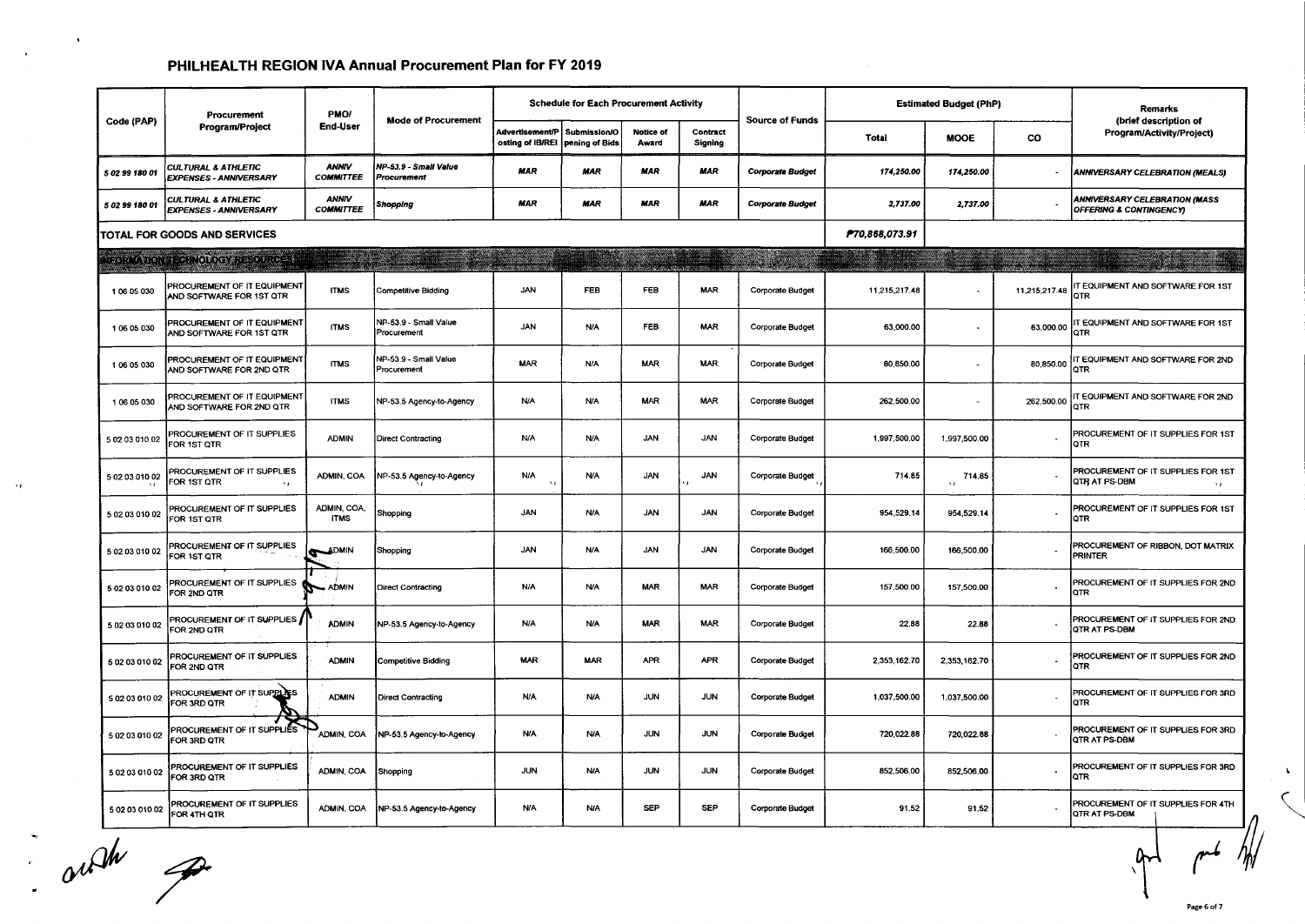$\bullet$ 

 $\Delta T$ 

 $\bullet$ 

|                       | Procurement                                                                                                                                                     | <b>PMO/</b>  |                                                                                                                                                                            |                                                               | <b>Schedule for Each Procurement Activity</b> |                           |                                |                                                     |                | <b>Estimated Budget (PhP)</b>      |                      | <b>Remarks</b>                                                                              |
|-----------------------|-----------------------------------------------------------------------------------------------------------------------------------------------------------------|--------------|----------------------------------------------------------------------------------------------------------------------------------------------------------------------------|---------------------------------------------------------------|-----------------------------------------------|---------------------------|--------------------------------|-----------------------------------------------------|----------------|------------------------------------|----------------------|---------------------------------------------------------------------------------------------|
| Code (PAP)            | Program/Project                                                                                                                                                 | End-User     | <b>Mode of Procurement</b>                                                                                                                                                 | Advertisement/P<br>osting of IB/REI                           | Submission/O<br>pening of Bids                | <b>Notice of</b><br>Award | Contract<br>Signing            | <b>Source of Funds</b>                              | <b>Total</b>   | <b>MOOE</b>                        | <b>CO</b>            | (brief description of<br>Program/Activity/Project)                                          |
| 5 02 03 010 02        | PROCUREMENT OF IT SUPPLIES<br>FOR 4TH OTR                                                                                                                       | ADMIN, COA   | Competitive Bidding                                                                                                                                                        | <b>SEP</b>                                                    | <b>SEP</b>                                    | OCT                       | OCT                            | <b>Corporate Budget</b>                             | 2,284,446.75   | 2,284,446.75                       |                      | PROCUREMENT OF IT SUPPLIES FOR 4TH<br>QTR                                                   |
| 104 05 020            | PROCUREMENT OF SEMI-<br>EXPENDABLE MACHINERY AND<br>EQUIPMENT EXPENSES FOR 1ST<br>QTR                                                                           | <b>ITMS</b>  | Competitive Bidding                                                                                                                                                        | <b>FEB</b>                                                    | FEB                                           | FEB                       | <b>FEB</b>                     | <b>Corporate Budget</b>                             | 229,850.00     | 229 850.00                         | $\alpha$             | PROCUREMENT OF SEMI-EXPENDABLE<br><b>MACHINERY AND EQUIPMENT EXPENSES</b><br>FOR 1ST QTR    |
| 104 05 020            | PROCUREMENT OF SEMI-<br>EXPENDABLE MACHINERY AND<br>EQUIPMENT EXPENSES FOR 1ST<br><b>QTR</b>                                                                    | <b>ITMS</b>  | NP-53.5 Agency-to-Agency                                                                                                                                                   | <b>N/A</b>                                                    | <b>N/A</b>                                    | <b>FEB</b>                | <b>FEB</b>                     | <b>Corporate Budget</b>                             | 21,000.00      | 21,000.00                          | $\alpha$             | PROCUREMENT OF SEMI-EXPENDABLE<br>MACHINERY AND EQUIPMENT EXPENSES<br>FOR 1ST QTR AT PS-DBM |
| 1 04 05 020           | PROCUREMENT OF SEMI-<br>EXPENDABLE MACHINERY AND<br>EQUIPMENT EXPENSES FOR 1ST<br>QTR                                                                           | <b>ITMS</b>  | NP-53.9 - Small Value<br>Procurement                                                                                                                                       | <b>FEB</b>                                                    | <b>N/A</b>                                    | FEB                       | <b>FEB</b>                     | <b>Corporate Budget</b>                             | 9,100.00       | 9,100.00                           | $\ddot{\phantom{a}}$ | PROCUREMENT OF SEMI-EXPENDABLE<br>MACHINERY AND EQUIPMENT EXPENSES<br>FOR 1ST QTR           |
| 5 02 05 030           | PROCUREMENT OF INTERNET<br><b>SERVICES</b>                                                                                                                      | PRO IVA      | <b>Direct Contracting</b>                                                                                                                                                  | <b>N/A</b>                                                    | N/A                                           | <b>JAN</b>                | <b>JAN</b>                     | <b>Corporate Budget</b>                             | 1,294,716.00   | 1,294,716.00                       | $\bullet$            | INTERNET SERVICES                                                                           |
| 5 02 13 050 02        | REPAIR AND MAINTENANCE OF IT<br>EQUIPMENT & SOFTWARE                                                                                                            | <b>ADMIN</b> | <b>Direct Contracting</b>                                                                                                                                                  | <b>N/A</b>                                                    | N/A                                           | <b>JAN</b>                | <b>JAN</b>                     | <b>Corporate Budget</b>                             | 108,000.00     | 108,000.00                         |                      | REPAIR AND MAINTENANCE OF IT<br>EQUIPMENT & SOFTWARE                                        |
| 5 02 13 050 02        | REPAIR AND MAINTENANCE OF IT<br><b>EQUIPMENT &amp; SOFTWARE</b>                                                                                                 | <b>ADMIN</b> | NP-53.9 - Small Value<br>Procurement                                                                                                                                       | <b>JAN</b>                                                    | <b>N/A</b>                                    | <b>JAN</b>                | <b>JAN</b>                     | <b>Corporate Budget</b>                             | 36,155.00      | 36,155.00                          |                      | REPAIR AND MAINTENANCE OF IT<br>EQUIPMENT & SOFTWARE                                        |
|                       | TOTAL FOR INFORMATION AND TECHNOLOGY RESOURCES                                                                                                                  |              |                                                                                                                                                                            |                                                               |                                               |                           |                                |                                                     | P23,844,885.20 |                                    |                      |                                                                                             |
| <b>INFRASTRUCTURE</b> |                                                                                                                                                                 |              |                                                                                                                                                                            |                                                               |                                               |                           |                                |                                                     |                | <u>a sa</u>                        |                      |                                                                                             |
| 5 02 13 040           | REPAIR AND MAINTENANCE OF<br><b>BUILDING</b>                                                                                                                    | <b>ADMIN</b> | NP-53.9 - Small Value<br>Procurement                                                                                                                                       | <b>JAN</b>                                                    | <b>N/A</b>                                    | <b>JAN</b>                | <b>JAN</b>                     | <b>Corporate Budget</b>                             | 41,050.00      | 41,050.00                          |                      | REPAIR AND MAINTENANCE OF BUILDING                                                          |
|                       | TOTAL FOR INFRASTRUCTURE                                                                                                                                        |              |                                                                                                                                                                            |                                                               |                                               |                           |                                |                                                     | 41,050.00      |                                    |                      |                                                                                             |
| <b>GRAND TOTAL</b>    |                                                                                                                                                                 |              |                                                                                                                                                                            |                                                               |                                               |                           |                                |                                                     | P94,754,009.11 |                                    |                      |                                                                                             |
|                       | Note: Amendment to this APP is in BOLD and ITALICIZED FONT<br>Consolidated & Prepared by:<br><b>CECILIA I. PUREZA</b><br>Head<br><b>PRO IVA BAC Secretariat</b> |              | Recommended as to Mode of Procurement:<br><b>BERTHE A. CUVINAR</b><br>Chairperson<br>PRO IVA BAC<br><b>Absent</b><br><b>MA. TERESITA R. OCADO</b><br>Member<br>PRO IVA BAC | Vice-Chairperson<br><b>sarachiel</b><br>Member<br>PRO IVA BAC | MARIA THERESA G. LIWANAG, M.D.                |                           | $\ddot{\phantom{1}}$<br>Member | Absent<br>SANTIAGO G. ABARICIA, M.D.<br>PRO IVA BAC |                | Approved by<br><b>RVP. PRO IVA</b> | EDWIN M. ORIÑA, M.D. |                                                                                             |

 $\Delta\phi$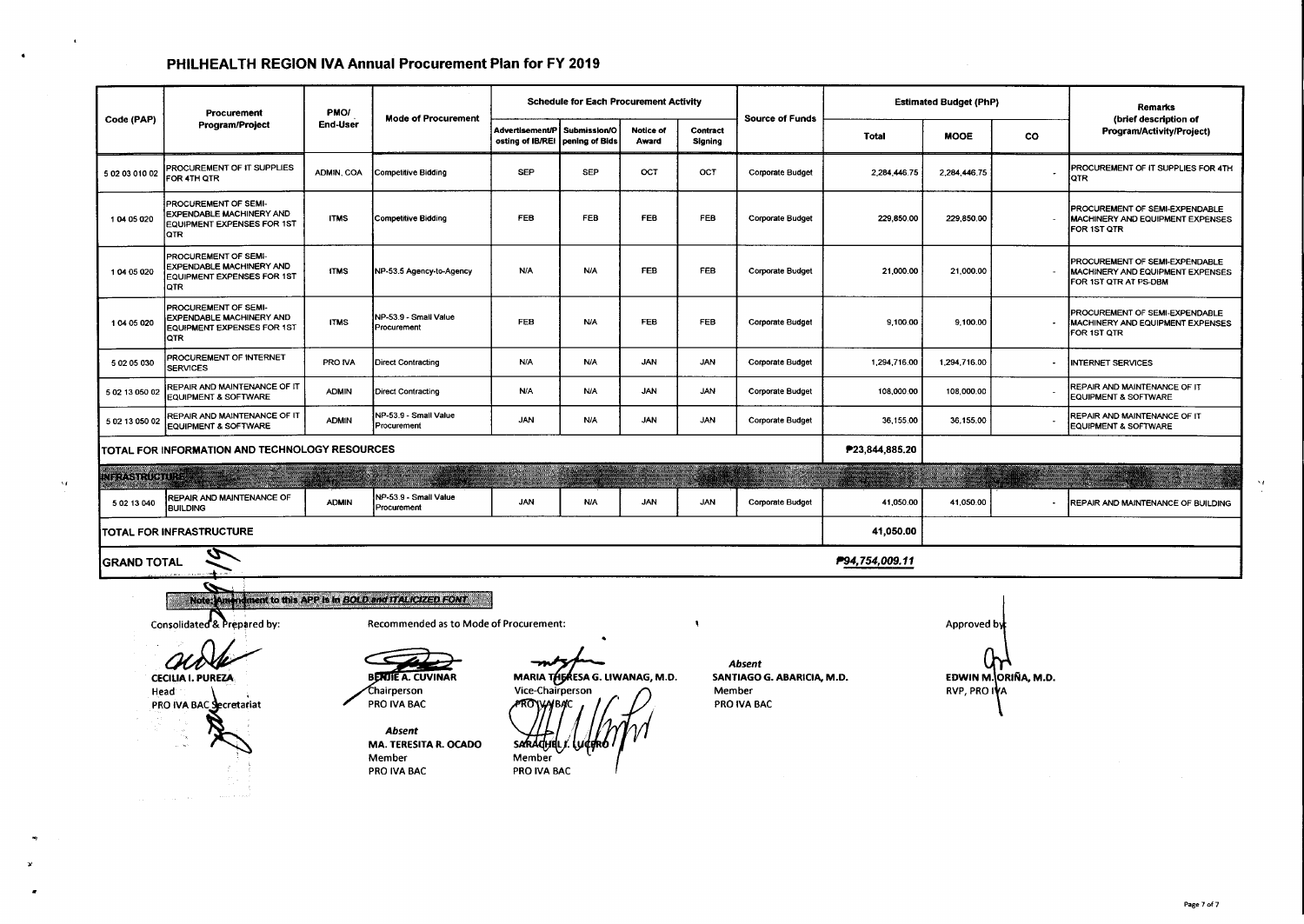$\mathbf{t}$ 

 $\sim 10^{-11}$   ${\rm K}$ 

 $\propto$ 

|                      | Procurement                                                                                                                                                                                      | PMO/         |                                                                                                                                                              |                                                          | <b>Schedule for Each Procurement Activity</b>      |                    |                     |                                                     |                | <b>Estimated Budget (PhP)</b>       |                      | <b>Remarks</b>                                                                              |
|----------------------|--------------------------------------------------------------------------------------------------------------------------------------------------------------------------------------------------|--------------|--------------------------------------------------------------------------------------------------------------------------------------------------------------|----------------------------------------------------------|----------------------------------------------------|--------------------|---------------------|-----------------------------------------------------|----------------|-------------------------------------|----------------------|---------------------------------------------------------------------------------------------|
| Code (PAP)           | Program/Project                                                                                                                                                                                  | End-User     | <b>Mode of Procurement</b>                                                                                                                                   | Advertisement/P<br>osting of IB/REI                      | Submission/O<br>pening of Bids                     | Notice of<br>Award | Contract<br>Signing | <b>Source of Funds</b>                              | Total          | <b>MOOE</b>                         | <b>CO</b>            | (brief description of<br>Program/Activity/Project)                                          |
| 5 02 03 010 02       | PROCUREMENT OF IT SUPPLIES<br>FOR 4TH QTR                                                                                                                                                        | ADMIN, COA   | <b>Competitive Bidding</b>                                                                                                                                   | <b>SEP</b>                                               | <b>SEP</b>                                         | OCT                | OCT                 | <b>Corporate Budget</b>                             | 2,284,446.75   | 2,284,446.75                        |                      | PROCUREMENT OF IT SUPPLIES FOR 4TH<br>QTR                                                   |
| 1 04 05 020          | PROCUREMENT OF SEMI-<br>EXPENDABLE MACHINERY AND<br>EQUIPMENT EXPENSES FOR 1ST<br>QTR                                                                                                            | <b>ITMS</b>  | <b>Competitive Bidding</b>                                                                                                                                   | <b>FEB</b>                                               | FEB                                                | <b>FEB</b>         | <b>FEB</b>          | <b>Corporate Budget</b>                             | 229,850.00     | 229,850.00                          |                      | PROCUREMENT OF SEMI-EXPENDABLE<br>MACHINERY AND EQUIPMENT EXPENSES<br>FOR 1ST QTR           |
| 1 04 05 020          | PROCUREMENT OF SEMI-<br>EXPENDABLE MACHINERY AND<br>EQUIPMENT EXPENSES FOR 1ST<br>QTR                                                                                                            | <b>ITMS</b>  | NP-53.5 Agency-to-Agency                                                                                                                                     | <b>N/A</b>                                               | <b>N/A</b>                                         | <b>FEB</b>         | <b>FEB</b>          | <b>Corporate Budget</b>                             | 21,000.00      | 21,000.00                           |                      | PROCUREMENT OF SEMI-EXPENDABLE<br>MACHINERY AND EQUIPMENT EXPENSES<br>FOR 1ST QTR AT PS-DBM |
| 1 04 05 020          | PROCUREMENT OF SEMI-<br>EXPENDABLE MACHINERY AND<br>EQUIPMENT EXPENSES FOR 1ST<br>QTR                                                                                                            | <b>ITMS</b>  | NP-53.9 - Small Value<br>Procurement                                                                                                                         | <b>FEB</b>                                               | <b>N/A</b>                                         | FEB                | <b>FEB</b>          | <b>Corporate Budget</b>                             | 9,100.00       | 9,100.00                            |                      | PROCUREMENT OF SEMI-EXPENDABLE<br>MACHINERY AND EQUIPMENT EXPENSES<br>FOR 1ST QTR           |
| 5 02 05 030          | PROCUREMENT OF INTERNET<br><b>SERVICES</b>                                                                                                                                                       | PRO IVA      | <b>Direct Contracting</b>                                                                                                                                    | <b>N/A</b>                                               | <b>N/A</b>                                         | <b>JAN</b>         | JAN                 | Corporate Budget                                    | 1,294,716.00   | 1,294,716.00                        |                      | INTERNET SERVICES                                                                           |
| 5 02 13 050 02       | REPAIR AND MAINTENANCE OF IT<br>EQUIPMENT & SOFTWARE                                                                                                                                             | <b>ADMIN</b> | <b>Direct Contracting</b>                                                                                                                                    | <b>N/A</b>                                               | <b>N/A</b>                                         | JAN                | <b>JAN</b>          | <b>Corporate Budget</b>                             | 108,000.00     | 108,000.00                          |                      | REPAIR AND MAINTENANCE OF IT<br><b>EQUIPMENT &amp; SOFTWARE</b>                             |
| 5 02 13 050 02       | REPAIR AND MAINTENANCE OF IT<br>EQUIPMENT & SOFTWARE                                                                                                                                             | <b>ADMIN</b> | NP-53.9 - Small Value<br>Procurement                                                                                                                         | JAN                                                      | N/A                                                | <b>JAN</b>         | <b>JAN</b>          | Corporate Budget                                    | 36,155.00      | 36,155.00                           |                      | REPAIR AND MAINTENANCE OF IT<br><b>EQUIPMENT &amp; SOFTWARE</b>                             |
|                      | TOTAL FOR INFORMATION AND TECHNOLOGY RESOURCES                                                                                                                                                   |              |                                                                                                                                                              |                                                          |                                                    |                    |                     |                                                     | P23,844,885.20 |                                     |                      |                                                                                             |
| <b>AFRASTRUSTURE</b> |                                                                                                                                                                                                  |              |                                                                                                                                                              |                                                          |                                                    |                    |                     | X                                                   |                |                                     |                      |                                                                                             |
| 5 02 13 040          | REPAIR AND MAINTENANCE OF<br><b>BUILDING</b>                                                                                                                                                     | <b>ADMIN</b> | NP-53.9 - Small Value<br>Procurement                                                                                                                         | <b>JAN</b>                                               | <b>N/A</b>                                         | <b>JAN</b>         | <b>JAN</b>          | <b>Corporate Budget</b>                             | 41,050.00      | 41,050.00                           |                      | REPAIR AND MAINTENANCE OF BUILDING                                                          |
|                      | TOTAL FOR INFRASTRUCTURE                                                                                                                                                                         |              |                                                                                                                                                              |                                                          |                                                    |                    |                     |                                                     | 41,050.00      |                                     |                      |                                                                                             |
| <b>GRAND TOTAL</b>   |                                                                                                                                                                                                  |              |                                                                                                                                                              |                                                          |                                                    |                    |                     |                                                     | P94,754,009.11 |                                     |                      |                                                                                             |
|                      | Note: Amendment to this APP is in <b>BOLD</b> and ITALICIZED FONT<br>Consolidated & Propared by:<br>1200<br><b>College</b><br><b>CECILIA I. PUREZA</b><br>Head<br><b>PRO IVA BAC Secretariat</b> |              | Recommended as to Mode of Procurement:<br><b>BENJIE A. CUVINAR</b><br>Chairperson<br>PRO IVA BAC<br>Absent<br>MA. TERESITA R. OCADO<br>Member<br>PRO IVA BAC | <b>MARV</b><br>Vice-Chairperson<br>Member<br>PRO IVA BAC | <b>THERESA G. LIWANAG, M.D.</b><br>SARACHEM. LUGEF |                    | Member              | Absent<br>SANTIAGO G. ABARICIA, M.D.<br>PRO IVA BAC |                | Approved by:<br><b>RVP. PRO IVA</b> | EDWIN M. DRIÑA, M.D. |                                                                                             |

Page 7 of 7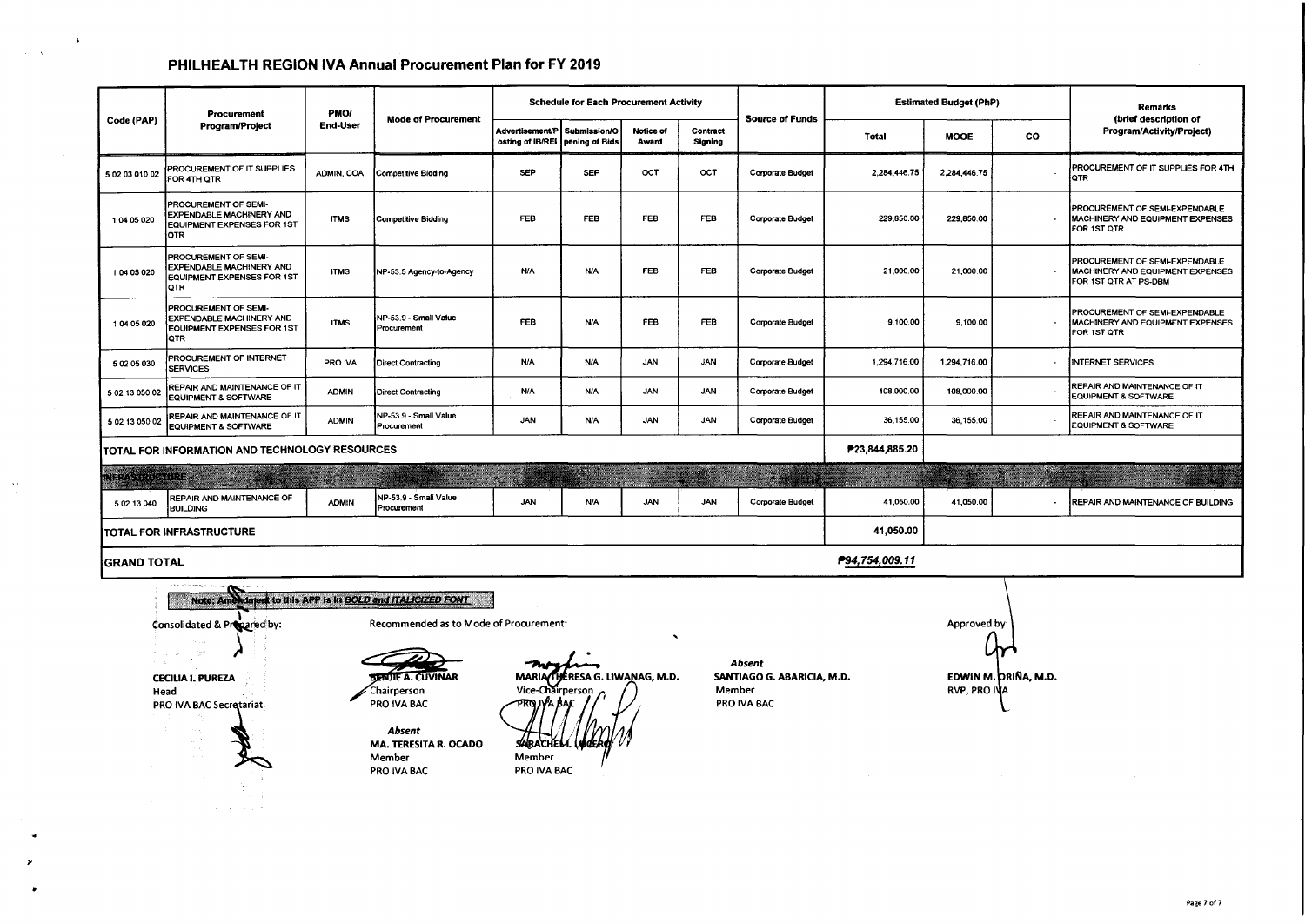|                              | Procurement                                                      | PMO/                             | <b>Mode of Procurement</b>                          |                                                           | <b>Schedule for Each Procurement Activity</b> |                    |                     | <b>Source of Funds</b>  |              | <b>Estimated Budget (PhP)</b> |              | <b>Remarks</b><br>(brief description of                         |
|------------------------------|------------------------------------------------------------------|----------------------------------|-----------------------------------------------------|-----------------------------------------------------------|-----------------------------------------------|--------------------|---------------------|-------------------------|--------------|-------------------------------|--------------|-----------------------------------------------------------------|
| Code (PAP)                   | Program/Project                                                  | <b>End-User</b>                  |                                                     | <b>Advertisement/P</b><br>osting of IB/REI pening of Bids | Submission/O                                  | Notice of<br>Award | Contract<br>Signing |                         | <b>Total</b> | <b>MOOE</b>                   | <b>CO</b>    | Program/Activity/Project)                                       |
| <b>GOODS AND SERVICES AN</b> |                                                                  |                                  |                                                     |                                                           |                                               |                    |                     |                         |              |                               |              |                                                                 |
| 1 06 05 020                  | PROCUREMENT OF OFFICE<br>EQUIPMENT FOR 1ST QTR                   | <b>IMUS &amp; SPC</b><br>LHIO    | Competitive Bidding                                 | <b>JAN</b>                                                | <b>JAN</b>                                    | <b>JAN</b>         | JAN                 | <b>Corporate Budget</b> | 1,295,875.00 |                               | 1,295,875.00 | OFFICE EQUIPMENT FOR 1ST QTR                                    |
| 1 06 05 020                  | PROCUREMENT OF OFFICE<br><b>EQUIPMENT FOR 1ST QTR</b>            | <b>ADMIN, LHIOS</b>              | NP-53.9 - Small Value<br>Procurement                | <b>JAN</b>                                                | <b>N/A</b>                                    | <b>JAN</b>         | <b>JAN</b>          | Corporate Budget        | 261,078.02   | $\ddot{\phantom{0}}$          | 261,078.02   | OFFICE EQUIPMENT FOR 1ST QTR                                    |
| 1 06 05 020                  | PROCUREMENT OF OFFICE<br>EQUIPMENT FOR 2ND QTR                   | <b>ADMIN, LHIOs</b>              | <b>Competitive Bidding</b>                          | <b>MAR</b>                                                | <b>MAR</b>                                    | <b>APR</b>         | <b>APR</b>          | Corporate Budget        | 1,819,375.00 | $\sim$                        | 1,819,375.00 | OFFICE EQUIPMENT FOR 2ND QTR                                    |
| 1 06 05 020                  | PROCUREMENT OF OFFICE<br>EQUIPMENT FOR 3RD QTR                   | TMC & LUCENA<br>LHIO             | Competitive Bidding                                 | JUL                                                       | JUL.                                          | <b>AUG</b>         | <b>AUG</b>          | <b>Corporate Budget</b> | 165,000.00   | $\tilde{\phantom{a}}$         | 165,000.00   | OFFICE EQUIPMENT FOR 3RD QTR                                    |
| 1 06 05 030                  | <b>PROCUREMENT OF</b><br>COMMUNICATIONS EQUIPMENT<br>FOR 1ST QTR | <b>IMUS &amp; LUCENA</b><br>LHIO | NP-53.9 - Small Value<br>Procurement                | <b>JAN</b>                                                | <b>N/A</b>                                    | FEB                | <b>FEB</b>          | <b>Corporate Budget</b> | 32,905.96    | $\ddot{\phantom{1}}$          | 32,905.96    | COMMUNICATIONS EQUIPMENT FOR 1ST<br><b>QTR</b>                  |
| 1 06 05 110                  | PROCUREMENT OF MEDICAL<br>EQUIPMENT FOR 1ST QTR                  | & TMC LHIO                       | ADMIN, LUCENA INP-53.9 - Small Value<br>Procurement | <b>JAN</b>                                                | N/A                                           | <b>FEB</b>         | FEB                 | Corporate Budget        | 47,812.50    |                               | 47,812.50    | MEDICAL EQUIPMENT FOR 1ST QTR                                   |
| 106 07 010                   | <b>PROCUREMENT OF FURNITURE</b><br>AND FIXTURES FOR 1ST QTR      | LHIOS                            | <b>Competitive Bidding</b>                          | FEB                                                       | FEB                                           | <b>MAR</b>         | <b>MAR</b>          | Corporate Budget        | 910,349.00   | $\bullet$                     |              | 910,349.00 VARIOUS FURNITURES FOR 1ST QTR                       |
| 106 07 010                   | PROCUREMENT OF FURNITURE<br>AND FIXTURES FOR 1ST QTR             | PAU                              | NP-53.9 - Small Value<br>Procurement                | <b>FEB</b>                                                | <b>N/A</b>                                    | FEB                | FEB                 | <b>Corporate Budget</b> | 379,500.00   |                               | 379,500.00   | PROCUREMENT OF OF SIGNAGES                                      |
| 1 06 07 010                  | PROCUREMENT OF FURNITURE<br>AND FIXTURES FOR 1ST QTR             | LHIOS                            | NP-53.9 - Small Value<br>Procurement                | <b>FEB</b>                                                | <b>N/A</b>                                    | <b>FEB</b>         | <b>FEB</b>          | Corporate Budget        | 165,000.00   | $\overline{a}$                | 165,000.00   | <b>PROCUREMENT OF OF SOFA SET</b>                               |
| 106 07 010                   | PROCUREMENT OF FURNITURE<br>AND FIXTURES FOR 1ST QTR             | <b>IMUS LHIO</b>                 | NP-53.9 - Small Value<br>Procurement                | <b>FEB</b>                                                | N/A                                           | FEB                | <b>FEB</b>          | <b>Corporate Budget</b> | 33,275.00    | $\blacksquare$                | 33,275.00    | PROCUREMENT OF INFORMATION DESK                                 |
| 5020301001                   | PROCUREMENT OF REGULAR<br>OFFICE SUPPLIES FOR 1ST QTR            | <b>ADMIN</b>                     | Direct Contracting                                  | <b>N/A</b><br>$\Delta\phi$                                | <b>N/A</b>                                    | , AN,              | <b>JAN</b>          | <b>Corporate Budget</b> | 22,446,60    | 22,446.60                     | 57.          | PROCUREMENT OF REGULAR OFFICE<br>SUPPLIES FOR 1ST QTR V         |
| 5 02 03 010 01               | PROCUREMENT OF REGULAR<br>OFFICE SUPPLIES FOR 1ST QTR            | <b>ADMIN</b>                     | NP-53.5 Agency-to-Agency                            | N/A                                                       | <b>N/A</b>                                    | <b>JAN</b>         | <b>JAN</b>          | <b>Corporate Budget</b> | 2,365.00     | 2,365.00                      |              | PROCUREMENT OF REGULAR OFFICE<br>SUPPLIES FOR 1ST QTR           |
| 5 02 03 010 01               | PROCUREMENT OF REGULAR<br>OFFICE SUPPLIES FOR 1ST QTR            | ADMIN, CARES,<br>COA             | NP-53.5 Agency-to-Agency                            | <b>N/A</b>                                                | <b>N/A</b>                                    | <b>JAN</b>         | <b>JAN</b>          | <b>Corporate Budget</b> | 763,977.54   | 763,977.54                    |              | PROCUREMENT OF REGULAR OFFICE<br>SUPPLIES FOR 1ST QTR AT PS-DBM |
| 5 02 03 010 01               | <b>PROCUREMENT OF REGULAR<br/> OFFICE SUPPLIES FOR 1ST QTR</b>   | ADMIN, CARES,<br>COA             | Shopping                                            | <b>JAN</b>                                                | N/A                                           | <b>JAN</b>         | <b>JAN</b>          | <b>Corporate Budget</b> | 831,562.29   | 831,562.29                    |              | PROCUREMENT OF REGULAR OFFICE<br>SUPPLIES FOR 1ST QTR           |
| 5020304001                   | PROCUREMENT OF REGULAR<br>OFFICE SUPPLIES FOR 1ST QTR            | ADMIN, CARES,<br>COA             | Shopping                                            | JAN.                                                      | <b>N/A</b>                                    | <b>JAN</b>         | <b>JAN</b>          | Corporate Budget        | 250,250.00   | 250,250.00                    |              | PROCUREMENT OF PURIFIED DRINKING<br><b>WATER</b>                |
| 5020301001                   | PROCUREMENT OF REGULAR<br>OFFICE SUPPLIES FOR 2ND QTR            | <b>ADMIN</b>                     | <b>Direct Contracting</b>                           | N/A                                                       | N/A                                           | <b>MAR</b>         | <b>MAR</b>          | Corporate Budget        | 16,531.20    | 16,531.20                     |              | PROCUREMENT OF REGULAR OFFICE<br>SUPPLIES FOR 2ND QTR           |
| 5020301001                   | PROCUREMENT OF REGULAR<br>OFFICE SUPPLIES FOR 2ND OTR            | ADMIN, CARES,<br><b>COA</b>      | NP-53.5 Agency-to-Agency                            | <b>N/A</b>                                                | <b>N/A</b>                                    | <b>MAR</b>         | <b>MAR</b>          | Corporate Budget        | 627, 314.15  | 627,314.15                    |              | PROCUREMENT OF REGULAR OFFICE<br>SUPPLIES FOR 2ND QTR AT PS-DBM |
| 5020301001                   | <b>PROCUREMENT &amp; REQULAR</b><br>OFFICE SUPPLIES FOR ZND QTR  | ADMIN, COA                       | Shopping                                            | <b>MAR</b>                                                | <b>N/A</b>                                    | <b>MAR</b>         | <b>MAR</b>          | Corporate Budget        | 430, 314.83  | 430,314.83                    |              | PROCUREMENT OF REGULAR OFFICE<br><b>SUPPLIES FOR 2ND QTR</b>    |
| 5020301001                   | PROCUREMENT OF REGULAR<br>OFFICE SUPPLIES FOR 3RD QTR            | <b>ADMIN</b>                     | <b>Direct Contracting</b>                           | <b>N/A</b>                                                | <b>N/A</b>                                    | <b>JUN</b>         | <b>JUN</b>          | <b>Corporate Budget</b> | 6,606.60     | 6,606.60                      |              | PROCUREMENT OF REGULAR OFFICE<br>SUPPLIES FOR 3RD QTR           |

 $\sim$ 

outlet a

 $\blacktriangleright$ 

 $\mathcal{P}$  $\bullet$   $\epsilon^{\prime}$ 

 $\pmb{\ast}$ 

 $\overline{M}$ 

 $\mathcal{H}$ 

 $\phi$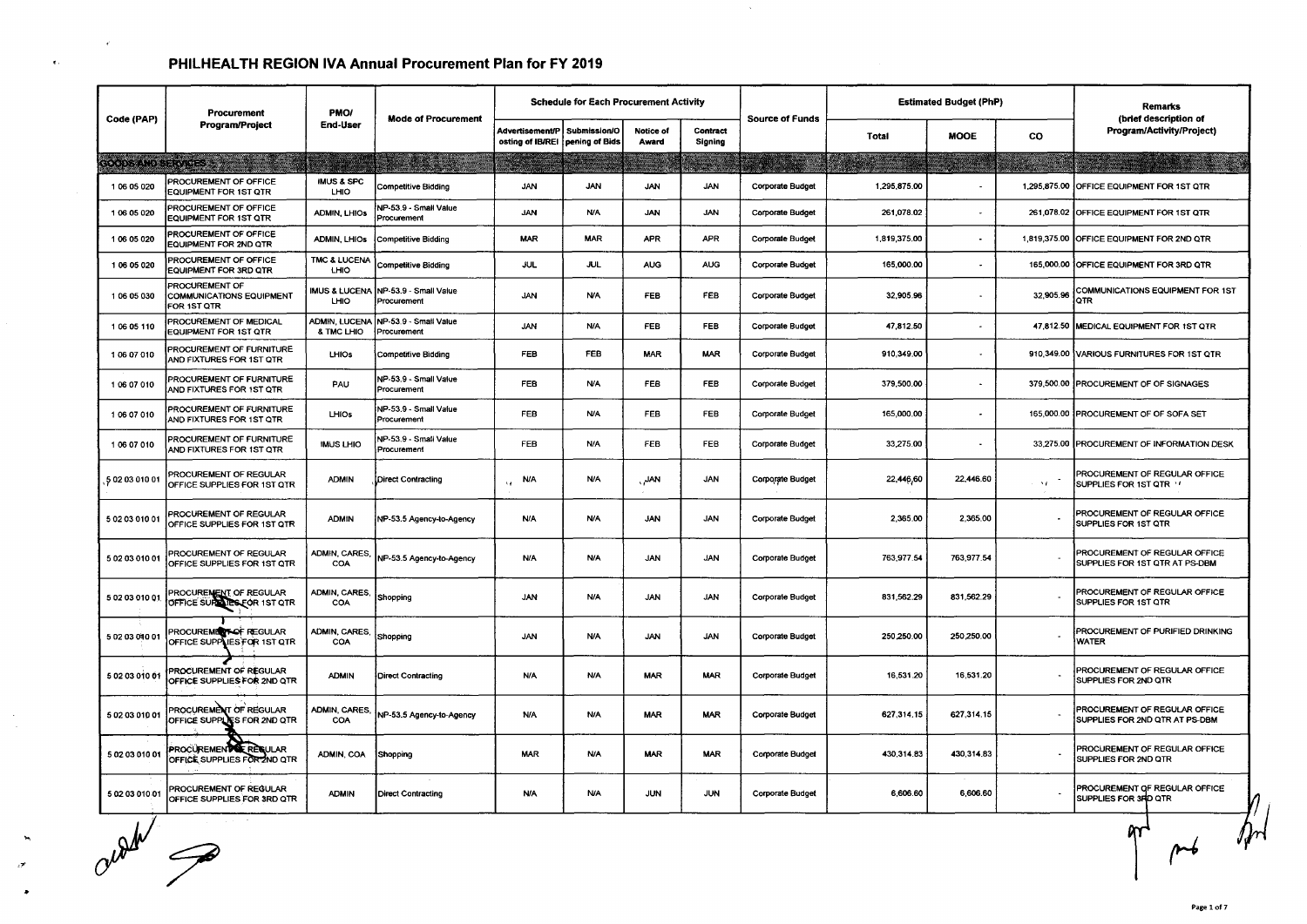|                | Procurement                                                                      | PMO/                        |                            |                                     | <b>Schedule for Each Procurement Activity</b> |                    |                     |                         |            | <b>Estimated Budget (PhP)</b> |           | <b>Remarks</b>                                                    |
|----------------|----------------------------------------------------------------------------------|-----------------------------|----------------------------|-------------------------------------|-----------------------------------------------|--------------------|---------------------|-------------------------|------------|-------------------------------|-----------|-------------------------------------------------------------------|
| Code (PAP)     | <b>Program/Project</b>                                                           | End-User                    | <b>Mode of Procurement</b> | Advertisement/P<br>osting of IB/REI | Submission/O<br>pening of Bids                | Notice of<br>Award | Contract<br>Signing | <b>Source of Funds</b>  | Total      | <b>MOOE</b>                   | <b>CO</b> | (brief description of<br>Program/Activity/Project)                |
| 5 02 03 010 01 | PROCUREMENT OF REGULAR<br>OFFICE SUPPLIES FOR 3RD QTR                            | <b>ADMIN</b>                | NP-53.5 Agency-to-Agency   | <b>N/A</b>                          | <b>N/A</b>                                    | <b>JUN</b>         | JUN                 | Corporate Budget        | 1,892.00   | 1,892.00                      |           | PROCUREMENT OF REGULAR OFFICE<br>SUPPLIES FOR 3RD QTR             |
| 5 02 03 010 01 | PROCUREMENT OF REGULAR<br>OFFICE SUPPLIES FOR 3RD QTR                            | ADMIN, CARES,<br>COA        | NP-53.5 Agency-to-Agency   | N/A                                 | <b>N/A</b>                                    | <b>JUN</b>         | <b>JUN</b>          | <b>Corporate Budget</b> | 650,706.46 | 650,706.46                    |           | PROCUREMENT OF REGULAR OFFICE<br>SUPPLIES FOR 3RD QTR AT PS-DBM   |
| 5 02 03 010 01 | PROCUREMENT OF REGULAR<br>OFFICE SUPPLIES FOR 3RD QTR                            | ADMIN, COA                  | Shopping                   | <b>JUN</b>                          | <b>N/A</b>                                    | <b>JUN</b>         | <b>JUN</b>          | <b>Corporate Budget</b> | 445,332.71 | 445,332.71                    |           | PROCUREMENT OF REGULAR OFFICE<br>SUPPLIES FOR 3RD OTR             |
| 5 02 03 010 01 | PROCUREMENT OF REGULAR<br>OFFICE SUPPLIES FOR 4TH QTR                            | ADMIN, CARES,<br>COA        | NP-53.5 Agency-to-Agency   | <b>N/A</b>                          | <b>N/A</b>                                    | <b>SEP</b>         | SEP                 | <b>Corporate Budget</b> | 604,703.15 | 604,703.15                    |           | PROCUREMENT OF REGULAR OFFICE<br>SUPPLIES FOR 4TH QTR AT PS-DBM   |
| 5 02 03 010 01 | PROCUREMENT OF REGULAR<br>OFFICE SUPPLIES FOR 4TH QTR                            | ADMIN, COA                  | Shopping                   | <b>SEP</b>                          | N/A                                           | <b>SEP</b>         | <b>SEP</b>          | Corporate Budget        | 259,082.07 | 259,082.07                    |           | PROCUREMENT OF REGULAR OFFICE<br>SUPPLIES FOR 4TH QTR             |
| 5 02 03 020    | <b>PROCUREMENT OF</b><br>ACCOUNTABLE FORMS FOR 1ST<br><b>QTR</b>                 | <b>ADMIN</b>                | NP-53.5 Agency-to-Agency   | <b>N/A</b>                          | <b>N/A</b>                                    | JAN                | <b>JAN</b>          | Corporate Budget        | 179,900.00 | 179,900.00                    |           | ACCOUNTABLE FORMS FOR 1ST QTR                                     |
| 5 02 03 070    | PROCUREMENT OF DRUGS AND<br>MEDICINES FOR 1ST QTR                                | <b>ADMIN</b>                | Shopping                   | <b>JAN</b>                          | <b>N/A</b>                                    | <b>JAN</b>         | <b>JAN</b>          | Corporate Budget        | 56,586.99  | 56,586.99                     | $\sim$    | DRUGS AND MEDICINES FOR 1ST QTR                                   |
| 5 02 03 070    | PROCUREMENT OF DRUGS AND<br>MEDICINES FOR 2ND QTR                                | <b>ADMIN</b>                | Shopping                   | <b>APR</b>                          | <b>N/A</b>                                    | <b>APR</b>         | <b>APR</b>          | Corporate Budget        | 2,956.00   | 2,956.00                      |           | DRUGS AND MEDICINES FOR 2ND QTR                                   |
| 5 02 03 070    | PROCUREMENT OF DRUGS AND<br>MEDICINES FOR 3RD QTR                                | <b>ADMIN</b>                | Shopping                   | <b>JUL</b>                          | N/A                                           | <b>JUL</b>         | <b>JUL</b>          | Corporate Budget        | 45,838.04  | 45,838.04                     | $\sim$    | DRUGS AND MEDICINES FOR 3RD QTR                                   |
| 5 02 03 070    | PROCUREMENT OF DRUGS AND<br><b>MEDICINES FOR 4TH QTR</b>                         | <b>ADMIN</b>                | Shopping '                 | OCT                                 | <b>N/A</b>                                    | OCT                | v<br>OCT            | <b>Corporate Budget</b> | 2,956.00   | `2,956.00                     |           | DRUGS AND MEDICINES FOR 4TH QTR'                                  |
| 5 02 03 080    | PROCUREMENT OF MEDICAL,<br>DENTAL, AND LABORATORY<br>SUPPLIES FOR 1ST QTR        | ADMIN, CARES,<br><b>COA</b> | NP-53.5 Agency-to-Agency   | <b>N/A</b>                          | <b>N/A</b>                                    | <b>JAN</b>         | <b>JAN</b>          | Corporate Budget        | 10,711.68  | 10,711.68                     |           | MEDICAL, DENTAL, AND LABORATORY<br>SUPPLIES FOR 1ST QTR AT PS-DBM |
| 5 02 03 080    | PROCUREMENT<br>DENTAL, AND LABORATORY<br>SUPPLIES FOR 1ST QTR                    | ADMIN, CARES,<br>COA        | Shopping                   | <b>JAN</b>                          | <b>N/A</b>                                    | <b>JAN</b>         | <b>JAN</b>          | Corporate Budget        | 19,725.61  | 19,725.61                     |           | MEDICAL, DENTAL, AND LABORATORY<br>SUPPLIES FOR 1ST QTR           |
| 50203080       | PROCUREMENT OF MEDICAL,<br>DENTAL, AND LABERATORY<br>SUPPLIES FOR 2ND OTR        | <b>ADMIN</b>                | NP-53.5 Agency to Agency   | <b>N/A</b>                          | N/A                                           | <b>MAR</b>         | <b>MAR</b>          | Corporate Budget        | 765.12     | 765.12                        |           | MEDICAL, DENTAL, AND LABORATORY<br>SUPPLIES FOR 2ND QTR AT PS-DBM |
| 5 02 03 080    | PROCUREMENT OF MEDICAL.<br>DENTAL, AND LABORATORY<br>SUPPLIES FOR 2ND QTR        | <b>ADMIN</b>                | Shopping                   | <b>MAR</b>                          | <b>N/A</b>                                    | <b>MAR</b>         | <b>MAR</b>          | Corporate Budget        | 1,400.00   | 1,400.00                      |           | MEDICAL, DENTAL, AND LABORATORY<br>SUPPLIES FOR 2ND QTR           |
| 5 02 03 080    | <b>PROCUREMENT OF MEDICAL,</b><br>DENTAL, AND LABORATORY<br>SUPPLIES FOR 3RD TTR | ADMIN, COA                  | NP-53.5 Agency-to-Agency   | <b>N/A</b>                          | <b>N/A</b>                                    | <b>JUN</b>         | <b>JUN</b>          | <b>Corporate Budget</b> | 765.12     | 765.12                        |           | MEDICAL, DENTAL, AND LABORATORY<br>SUPPLIES FOR 3RD QTR AT PS-DBM |
| 5 02 03 080    | <b>PROCUREMENT OF ALLOCATE</b><br>DENTAL, AND LABORATORY<br>SUPPLIES FOR 3RD QTR | <b>ADMIN</b>                | Shopping                   | JUN                                 | <b>N/A</b>                                    | <b>JUN</b>         | <b>JUN</b>          | <b>Corporate Budget</b> | 3,972.50   | 3,972.50                      |           | MEDICAL, DENTAL, AND LABORATORY<br>SUPPLIES FOR 3RD QTR           |
| 50203080       | PROCUREMENT OF MEDICAL.<br>DENTAL, AND LABORATORY<br>SUPPLIES FOR 4TH QTR        | ADMIN, COA                  | NP-53.5 Agency-to-Agency   | <b>N/A</b>                          | <b>N/A</b>                                    | <b>SEP</b>         | <b>SEP</b>          | Corporate Budget        | 765.12     | 765.12                        |           | MEDICAL, DENTAL, AND LABORATORY<br>SUPPLIES FOR 4TH QTR AT PS-DBM |
| 50203080       | PROCUREMENT OF MEDICAL,<br>DENTAL, AND LABORATORY<br>SUPPLIES FOR 4TH QTR        | <b>ADMIN</b>                | Shopping                   | <b>SEP</b>                          | N/A                                           | SEP                | <b>SEP</b>          | <b>Corporate Budget</b> | 1,400.00   | 1,400.00                      |           | MEDICAL, DENTAL, AND LABORATORY<br><b>SUPPLIES FOR 4TH QTR</b>    |
|                |                                                                                  |                             |                            |                                     |                                               |                    |                     |                         |            |                               |           |                                                                   |

? **Page 2 of7** 

 $\mathcal{M}$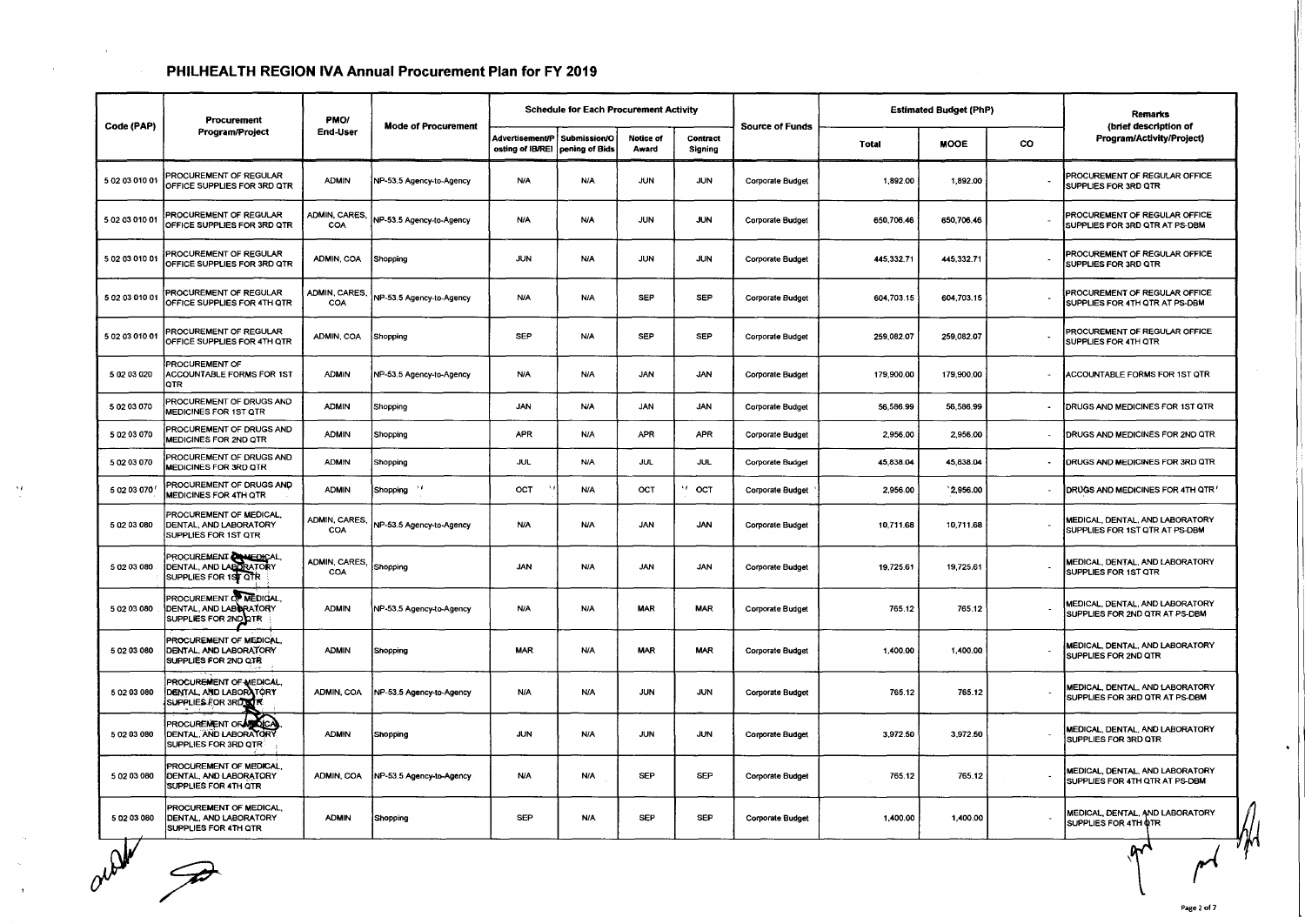$\mathcal{A}^{\mathcal{A}}$ 

| Program/Project                                                  | PMO/                             | <b>Mode of Procurement</b>                                 | <b>Schedule for Each Procurement Activity</b>                       |                               |                           | <b>Source of Funds</b>  |                         | <b>Estimated Budget (PhP)</b> |                        | Remarks<br>(brief description of |                                                                                                                                                                                                                                       |
|------------------------------------------------------------------|----------------------------------|------------------------------------------------------------|---------------------------------------------------------------------|-------------------------------|---------------------------|-------------------------|-------------------------|-------------------------------|------------------------|----------------------------------|---------------------------------------------------------------------------------------------------------------------------------------------------------------------------------------------------------------------------------------|
|                                                                  | End-User                         |                                                            | Advertisement/P   Submission/O<br>osting of IB/REI   pening of Bids |                               | <b>Notice of</b><br>Award | Contract<br>Signing     |                         | Total                         | <b>MOOE</b>            | <b>CO</b>                        | Program/Activity/Project)                                                                                                                                                                                                             |
| <b>BINDING SERVICES</b>                                          | LEGAL, ColSec                    | Procurement                                                | <b>JAN</b>                                                          | <b>N/A</b>                    | <b>JAN</b>                | JAN                     | <b>Corporate Budget</b> | 90,536.00                     | 90,536.00              |                                  | FORMS, PHOTOCOPYING SERVICES,<br><b>OTHERS</b>                                                                                                                                                                                        |
| PROCUREMENT OF PRINTING AND<br><b>BINDING SERVICES</b>           | TMC & LUCENA<br>LHIO             | NP-53.9 - Small Value<br>Procurement                       | <b>JAN</b>                                                          | <b>N/A</b>                    | FEB                       | FEB                     | <b>Corporate Budget</b> | 28,340.00                     | 28,340.00              |                                  | EMPLOYEE IDS, PHOTOCOPYING<br><b>SERVICES, OTHERS</b>                                                                                                                                                                                 |
| PROCUREMENT OF PRINTING AND<br><b>BINDING SERVICES</b>           | FOD & MEMSEO                     | NP-53.9 - Small Value<br>Procurement                       | <b>FEB</b>                                                          | N/A                           | FEB                       | <b>FEB</b>              | <b>Corporate Budget</b> | 204,000.00                    | 204,000.00             |                                  | PRINTING OF FORMS                                                                                                                                                                                                                     |
| PROCUREMENT OF PRINTING AND<br><b>BINDING SERVICES</b>           | FOD                              | NP-53.9 - Small Value<br>Procurement                       | <b>MAY</b>                                                          | N/A                           | MAY                       | MAY                     | <b>Corporate Budget</b> | 170,000.00                    | 170,000.00             |                                  | <b>PRINTING OF FORMS</b>                                                                                                                                                                                                              |
| PROCUREMENT OF PRINTING AND<br><b>BINDING SERVICES</b>           | PAU                              | NP-53.9 - Small Value<br>Procurement                       | OCT                                                                 | <b>N/A</b>                    | OCT                       | OCT                     | <b>Corporate Budget</b> | 189,000.00                    | 189,000.00             |                                  | CALENDARS                                                                                                                                                                                                                             |
| PROCUREMENT OF<br><b>TRANSPORTATION AND DELIVERY</b><br>SERVICES | PRO IVA                          | NP-53.9 - Small Value<br>Procurement                       | <b>JAN</b>                                                          | <b>N/A</b>                    | <b>JAN</b>                | <b>JAN</b>              | <b>Corporate Budget</b> | 701,000.00                    | 701,000.00             |                                  | <b>TRUCKING SERVICE FOR PROCUREMENT</b><br>OF QUARTERLY OFFICE AND IT SUPPLIES<br>AT PS-DBM, HAULING OF STORED<br><b>PROPERTIES FROM CURRENT TO NEW</b><br>STORAGE SPACE/BLDG, HAULING OF PRO<br>IVA'S EQUIPMENT, FURNITURE & RECORDS |
| PROCUREMENT OF RENTAL<br><b>SERVICES</b>                         | <b>ADMIN</b>                     | NP-53.10 Lease of Real<br>Property and Venue               | <b>JAN</b>                                                          | <b>N/A</b>                    | FEB                       | FEB                     | <b>Corporate Budget</b> | 22,517,226.74                 | 22,517,226.74          |                                  | LEASE OF OFFICE & STORAGE SPACE FOR<br><b>PRO IVA OFFICES</b>                                                                                                                                                                         |
| PROCUREMENT OF RENTAL<br><b>SERVICES</b>                         | ADMIN, ALAGA<br>KA               | NP-53.9 - Small Value<br>Procurement                       | JAN                                                                 | N/A                           | FEB                       | FEB                     | <b>Corporate Budget</b> | 105,000.00                    | 105,000.00             |                                  | RENTAL OF VEHICLE FOR<br><b>TRANSPORTATION OF LHIO PERSONNEL</b><br>FOR OFFICIAL EVENTS                                                                                                                                               |
| <b>POCUREMENT OF<br/>UBSCRIPTION SERVICES</b>                    | IMUS LHIO                        | NP-53.6 Scientific, Scholarly,<br>Artistic Work, Exclusive | N/A                                                                 | <b>N/A</b>                    | JAN                       | <b>JAN</b><br>$\lambda$ | Corporate Budget        | 6,000.00                      | 6,000.00<br>$\Delta f$ |                                  | SUBSCRIPTION OF NEWSPAPER &<br>MAGAZINES                                                                                                                                                                                              |
| <b>ON ER CORPORATE ACTIVITIES</b>                                | GAD                              | NP-53.9 - Small Value<br>Procurement                       | <b>FEB</b>                                                          | N/A                           | FEB                       | FEB                     | <b>Corporate Budget</b> | 100,000.00                    | 100,000.00             |                                  | MEALS FOR PARTICIPATION TO 18-DAY<br>CAMPAIGN ON VAW & WOMEN'S MONTH<br>CELEBRATION                                                                                                                                                   |
| OTHER CORPORATE ACTIVITIES<br>5 02 99 990 02                     | GAD                              | NP-53.10 Lease of Real<br>Property and Venue               | <b>FEB</b>                                                          | <b>N/A</b>                    | <b>FEB</b>                | <b>FEB</b>              | <b>Corporate Budget</b> | 220,200.00                    | 220,200.00             |                                  | <b>FAMILY ORIENTATION DAY</b>                                                                                                                                                                                                         |
| REGISTRATION OF MOTOR<br>VEHICLE                                 | <b>ADMIN</b>                     | NP-53.5 Agency-to-Agency                                   | N/A                                                                 | N/A                           | <b>JAN</b>                | <b>JAN</b>              | <b>Corporate Budget</b> | 28,100.00                     | 28,100.00              |                                  | <b>REGISTRATION OF PRO IVA VEHICLES</b>                                                                                                                                                                                               |
| CORPORATE FORUM<br>5029999005                                    | PAU, ITMS<br><b>EXPRESS</b>      | NP-53.9 - Small Value<br>Procurement                       | JAN                                                                 | N/A                           | <b>JAN</b>                | <b>JAN</b>              | <b>Corporate Budget</b> | 157,930.36                    | 157,930.36             |                                  | VARIOUS FORUMS & TRAININGS                                                                                                                                                                                                            |
| <b>ORATE FORUM</b>                                               | PRO IVA                          | NP-53.10 Lease of Real<br>Property and Venue               | <b>JAN</b>                                                          | <b>N/A</b>                    | <b>JAN</b>                | <b>JAN</b>              | <b>Corporate Budget</b> | 1,825,946.52                  | 1,825,946.52           |                                  | VARIOUS FORUMS & TRAININGS                                                                                                                                                                                                            |
| <b>MEDICAL EXPENSES</b>                                          | <b>ADMIN</b>                     | Competitive Bidding                                        | JAN                                                                 | <b>JAN</b>                    | FE <sub>8</sub>           | FEB                     | <b>Corporate Budget</b> | 700,000.00                    | 700,000.00             |                                  | PERIODIC HEALTH EXAMINATION OF PRO<br><b>IVA EMPOYEES</b>                                                                                                                                                                             |
| <b>TRAINING EXPENSES</b>                                         | <b>HRMU</b>                      | NP-53.9 - Small Value<br>Procurement                       | <b>FEB</b>                                                          | FEB                           | FEB                       | FEB                     | <b>Corporate Budget</b> | 102,640.00                    | 102,640.00             |                                  | <b>EMPLOYEE ORIENTATION</b>                                                                                                                                                                                                           |
| <b>MARKETING AND PROMOTIONAL</b><br>5 02 99 010 02               | PAU                              | NP-53.9 - Small Value<br>Procurement                       | FEB                                                                 | FEB                           | FEB                       | FEB                     | <b>Corporate Budget</b> | 588,000.00                    | 588,000.00             |                                  | PHILHEALTH FORWARD (MEALS, RENTAL,<br>ETC.)                                                                                                                                                                                           |
| 5 02 99 010 02 MARKETING AND PROMOTIONAL                         | PAU                              | Shopping                                                   | <b>FEB</b>                                                          | FEB                           | FEB                       | FEB                     | <b>Corporate Budget</b> | 12,000.00                     | 12,000.00              |                                  | PHILHEALTH FORWARD (SUPPLIES &<br><b>CONTINGENCY)</b>                                                                                                                                                                                 |
| <b>CULTURAL &amp; ATHLETIC</b><br><b>EXPENSES - ANNIVERSARY</b>  | <b>ANNIV</b><br><b>COMMITTEE</b> | NP-53.10 Lease of Real<br><b>Property and Venue</b>        | MAR                                                                 | MAR                           | MAR                       | <b>MAR</b>              | <b>Corporate Budget</b> | 261,163.00                    | 261,163.00             |                                  | <b>EMPLOYEE'S DAY</b>                                                                                                                                                                                                                 |
|                                                                  |                                  |                                                            |                                                                     |                               |                           |                         |                         |                               |                        |                                  |                                                                                                                                                                                                                                       |
|                                                                  |                                  |                                                            | PROCUREMENT OF PRINTING AND Imus LHIO, BAS, INP-53.9 - Small Value  | Technology and Media Services |                           |                         |                         |                               |                        |                                  |                                                                                                                                                                                                                                       |

 $\Lambda$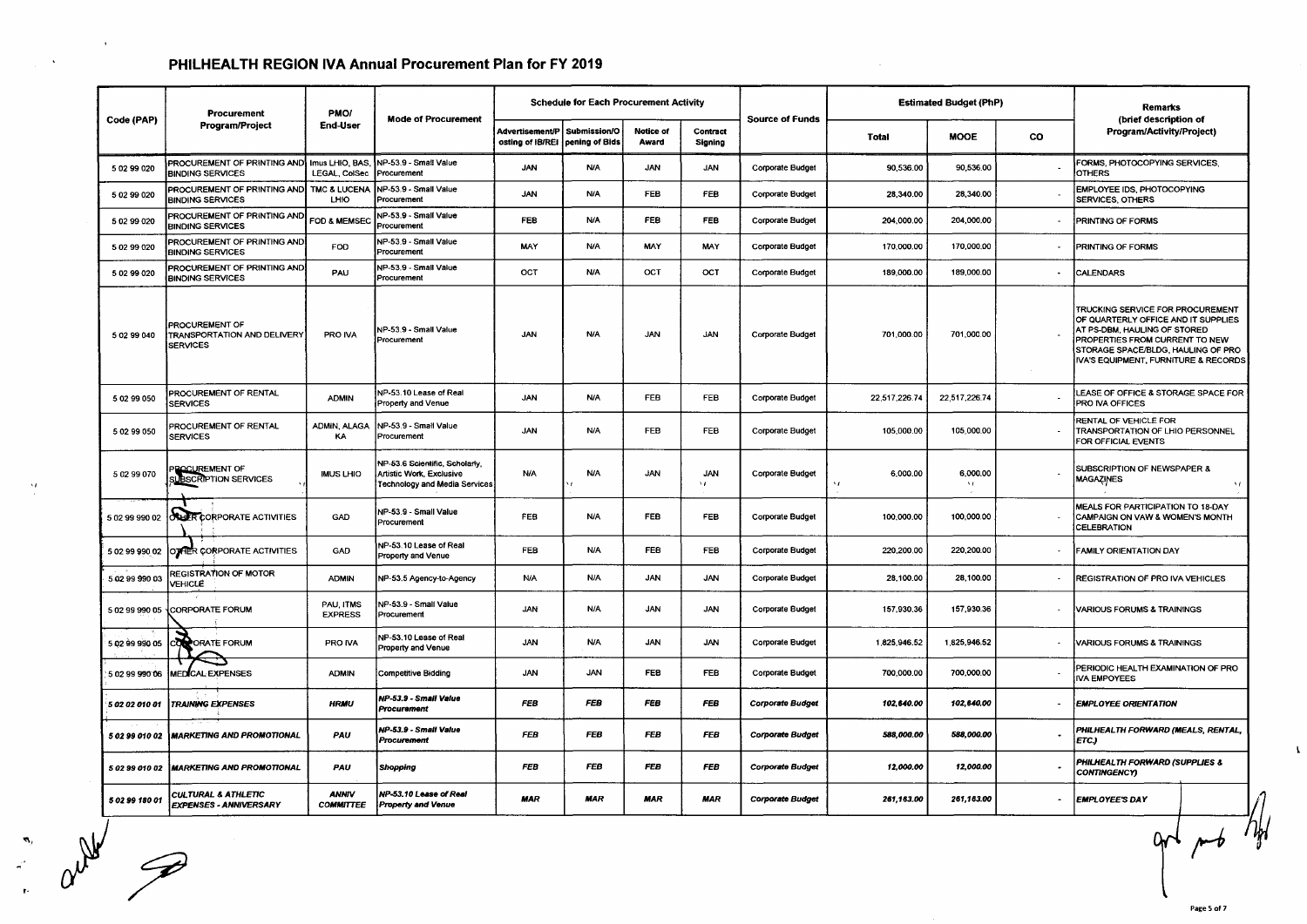$\langle \mathbf{v} \rangle$ 

| Code (PAP)     | Procurement                                                     | <b>PMO/</b><br>End-User          | <b>Mode of Procurement</b>           |                                                                   | <b>Schedule for Each Procurement Activity</b> |                    |                     | <b>Source of Funds</b>  |                         | <b>Estimated Budget (PhP)</b> |                 | Remarks<br>(brief description of                                           |
|----------------|-----------------------------------------------------------------|----------------------------------|--------------------------------------|-------------------------------------------------------------------|-----------------------------------------------|--------------------|---------------------|-------------------------|-------------------------|-------------------------------|-----------------|----------------------------------------------------------------------------|
|                | Program/Project                                                 |                                  |                                      | Advertisement/P Submission/O<br>osting of IB/REI   pening of Bids |                                               | Notice of<br>Award | Contract<br>Signing |                         | Total                   | <b>MOOE</b>                   | CO              | Program/Activity/Project)                                                  |
| 5 02 99 180 01 | <b>CULTURAL &amp; ATHLETIC</b><br><b>EXPENSES - ANNIVERSARY</b> | <b>ANNIV</b><br><b>COMMITTEE</b> | NP-53.9 - Small Value<br>Procurement | MAR                                                               | MAR                                           | <b>MAR</b>         | MAR                 | <b>Corporate Budget</b> | 174,250.00              | 174,250.00                    |                 | <b>ANNIVERSARY CELEBRATION (MEALS)</b>                                     |
| 5 02 99 180 01 | <b>CULTURAL &amp; ATHLETIC</b><br><b>EXPENSES - ANNIVERSARY</b> | <b>ANNIV</b><br><b>COMMITTEE</b> | Shopping                             | MAR                                                               | MAR                                           | <b>MAR</b>         | <b>MAR</b>          | <b>Corporate Budget</b> | 2,737.00                | 2,737.00                      |                 | <b>ANNIVERSARY CELEBRATION (MASS</b><br><b>OFFERING &amp; CONTINGENCY)</b> |
|                | TOTAL FOR GOODS AND SERVICES                                    |                                  |                                      |                                                                   |                                               |                    |                     |                         | P70,868,073.91          |                               |                 |                                                                            |
|                | <b>FORMATION TECHNOLOGY RESOURCES</b>                           | --                               |                                      |                                                                   |                                               |                    |                     | a.                      | 樂事                      |                               |                 |                                                                            |
| 106 05 030     | PROCUREMENT OF IT EQUIPMENT<br>AND SOFTWARE FOR 1ST QTR         | <b>ITMS</b>                      | <b>Competitive Bidding</b>           | <b>JAN</b>                                                        | <b>FEB</b>                                    | FEB                | <b>MAR</b>          | <b>Corporate Budget</b> | 11,215,217.48           | $\blacksquare$                | 11,215,217.48   | IT EQUIPMENT AND SOFTWARE FOR 1ST<br> QTR                                  |
| 106 05 030     | PROCUREMENT OF IT EQUIPMENT<br>AND SOFTWARE FOR 1ST QTR         | <b>ITMS</b>                      | NP-53.9 - Small Value<br>Procurement | <b>JAN</b>                                                        | <b>N/A</b>                                    | <b>FEB</b>         | MAR                 | <b>Corporate Budget</b> | 63,000.00               | $\overline{\phantom{a}}$      | 63,000.00       | IT EQUIPMENT AND SOFTWARE FOR 1ST<br><b>QTR</b>                            |
| 1 06 05 030    | PROCUREMENT OF IT EQUIPMENT<br>AND SOFTWARE FOR 2ND QTR         | <b>ITMS</b>                      | NP-53.9 - Small Value<br>Procurement | <b>MAR</b>                                                        | <b>N/A</b>                                    | <b>MAR</b>         | <b>MAR</b>          | <b>Corporate Budget</b> | 80,850.00               | $\blacksquare$                | 80,850.00       | IT EQUIPMENT AND SOFTWARE FOR 2ND<br>QTR                                   |
| 1 06 05 030    | PROCUREMENT OF IT EQUIPMENT<br>AND SOFTWARE FOR 2ND QTR         | <b>ITMS</b>                      | NP-53.5 Agency-to-Agency             | N/A                                                               | <b>N/A</b>                                    | <b>MAR</b>         | <b>MAR</b>          | <b>Corporate Budget</b> | 262,500.00              | $\blacksquare$                | 262,500.00      | T EQUIPMENT AND SOFTWARE FOR 2ND<br>QTR                                    |
| 5 02 03 010 02 | PROCUREMENT OF IT SUPPLIES<br>FOR 1ST QTR                       | <b>ADMIN</b>                     | Direct Contracting                   | N/A                                                               | <b>N/A</b>                                    | <b>JAN</b>         | <b>JAN</b>          | Corporate Budget        | 1,997,500.00            | 1,997,500.00                  |                 | PROCUREMENT OF IT SUPPLIES FOR 1ST<br>QTR                                  |
| 5 02 03 010 02 | PROCUREMENT OF IT SUPPLIES<br>FOR 1ST QTR                       | ADMIN, COA                       | NP-53.5 Agency-to-Agency             | <b>N/A</b>                                                        | <b>N/A</b>                                    | <b>JAN</b>         | <b>JAN</b>          | <b>Corporate Budget</b> | 714.85<br>$\mathcal{N}$ | 714.85                        | $\Delta$ $\chi$ | PROCUREMENT OF IT SUPPLIES FOR 1ST<br>QTRATPS-DBM                          |
| 5 02 03 010 02 | PROCUREMENT OF IT SUPPLIES<br>FOR 1ST QTR                       | ADMIN, COA,<br><b>ITMS</b>       | Shopping                             | JAN                                                               | <b>N/A</b>                                    | <b>JAN</b>         | <b>JAN</b>          | <b>Corporate Budget</b> | 954,529.14              | 954,529.14                    |                 | PROCUREMENT OF IT SUPPLIES FOR 1ST<br>QTR                                  |
| 5 02 03 010 02 | PROCURENT OF IT SUPPLIES                                        | <b>ADMIN</b>                     | Shopping                             | <b>JAN</b>                                                        | <b>N/A</b>                                    | <b>JAN</b>         | <b>JAN</b>          | Corporate Budget        | 166,500.00              | 166,500.00                    |                 | PROCUREMENT OF RIBBON, DOT MATRIX<br>PRINTER                               |
| 5 02 03 010 02 | PROCUREMENT OF IT SUPPLIES<br>FOR 2ND QTR                       | <b>ADMIN</b>                     | <b>Direct Contracting</b>            | <b>N/A</b>                                                        | N/A                                           | <b>MAR</b>         | MAR                 | Corporate Budget        | 157,500.00              | 157,500.00                    |                 | PROCUREMENT OF IT SUPPLIES FOR 2ND<br>lQTR.                                |
| 5 02 03 010 02 | <b>PROCUREMENT OF IT SUPPLIES</b><br>FOR 2ND QTR                | <b>ADMIN</b>                     | NP-53.5 Agency-to-Agency             | <b>N/A</b>                                                        | <b>N/A</b>                                    | <b>MAR</b>         | MAR                 | <b>Corporate Budget</b> | 22.88                   | 22.88                         |                 | PROCUREMENT OF IT SUPPLIES FOR 2ND<br>QTR AT PS-DBM                        |
| 5 02 03 010 02 | PRÖCUREMENT OF IT SUPPLIES<br>FOR 2ND QTR                       | <b>ADMIN</b>                     | <b>Competitive Bidding</b>           | <b>MAR</b>                                                        | <b>MAR</b>                                    | <b>APR</b>         | <b>APR</b>          | <b>Corporate Budget</b> | 2,353,162.70            | 2,353,162.70                  |                 | PROCUREMENT OF IT SUPPLIES FOR 2ND<br>QTR                                  |
| 5 02 03 010 02 | PROCUREMENT OF IT SUPPLIES<br>FOR 3RD CNO                       | <b>ADMIN</b>                     | <b>Direct Contracting</b>            | <b>N/A</b>                                                        | <b>N/A</b>                                    | <b>JUN</b>         | JUN                 | Corporate Budget        | 1,037,500.00            | 1,037,500.00                  |                 | PROCUREMENT OF IT SUPPLIES FOR 3RD<br>QTR                                  |
| 5 02 03 010 02 | PROCUREMENT OF IT SUPPLIES<br>FOR 3RD QTR                       | ADMIN, COA                       | NP-53.5 Agency-to-Agency             | <b>N/A</b>                                                        | <b>N/A</b>                                    | JUN                | <b>JUN</b>          | <b>Corporate Budget</b> | 720,022.88              | 720,022.88                    |                 | PROCUREMENT OF IT SUPPLIES FOR 3RD<br>QTR AT PS-DBM                        |
|                | 5 02 03 010 02 PROCUREMENT OF IT SUPPLIES                       | ADMIN, COA                       | Shopping                             | <b>JUN</b>                                                        | <b>N/A</b>                                    | <b>JUN</b>         | JUN                 | Corporate Budget        | 852,506.00              | 852,506.00                    |                 | PROCUREMENT OF IT SUPPLIES FOR 3RD<br>QTR                                  |
| 5 02 03 010 02 | PROCUREMENT OF IT SUPPLIES<br>FOR 4TH QTR                       | ADMIN, COA                       | NP-53.5 Agency-to-Agency             | <b>N/A</b>                                                        | <b>N/A</b>                                    | <b>SEP</b>         | <b>SEP</b>          | <b>Corporate Budget</b> | 91.52                   | 91.52                         |                 | PROCUREMENT OF IT SUPPLIES FOR 4TH<br><b>QTR AT PS-DBM</b>                 |

? **Page6** of 7

 $\Delta_{\rm 3D}$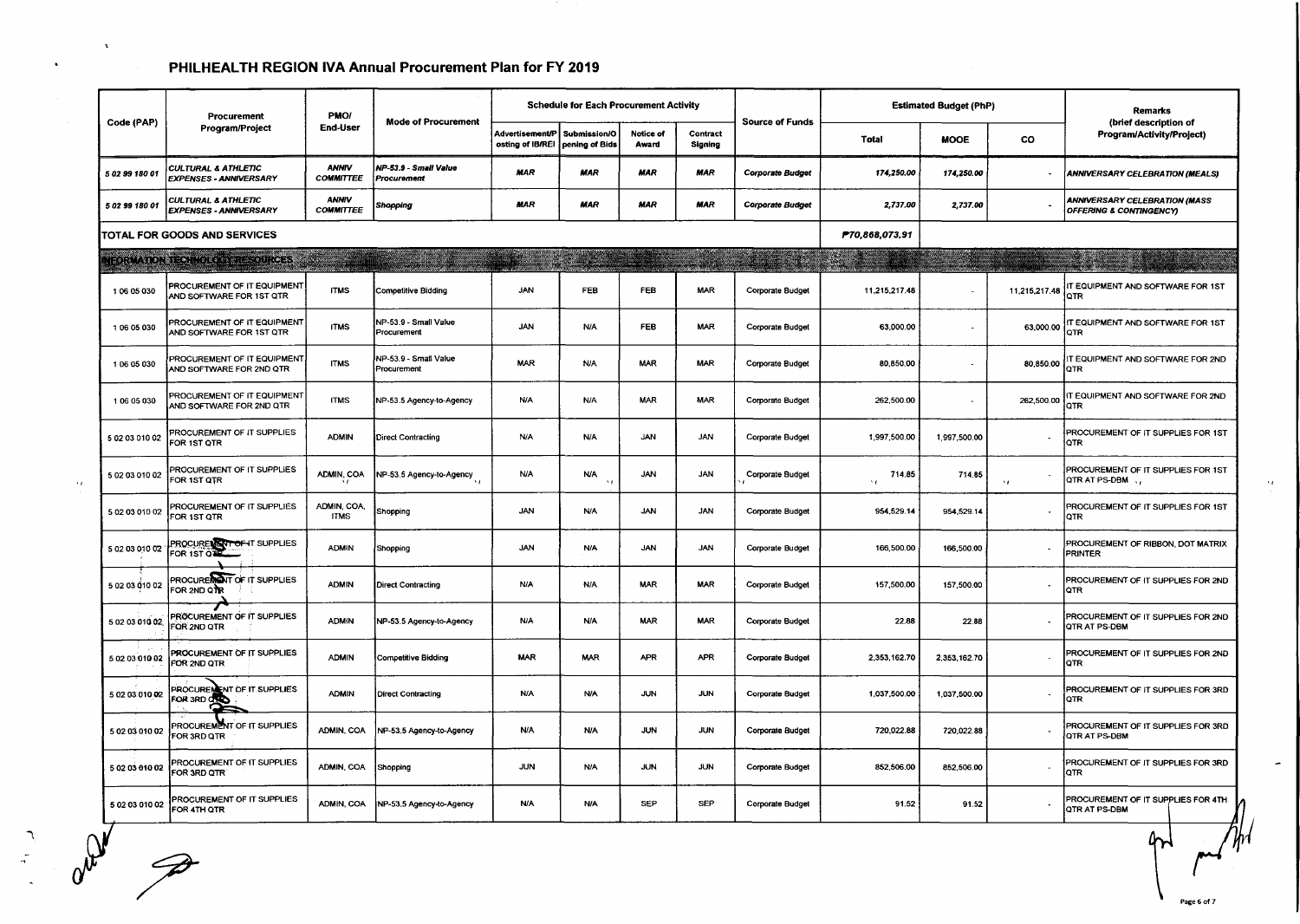$\chi$  .

 $\blacktriangle$ 

 $\boldsymbol{\kappa}^{\prime}$ 

|                                                                                                                                                                                                                                                                                                                                                                                                                                                                                                       | Procurement<br>Program/Project                                                               | PMO/<br>End-User | <b>Mode of Procurement</b>           |                                       | <b>Schedule for Each Procurement Activity</b> |                    |                     |                         | <b>Estimated Budget (PhP)</b> |                             |                          | <b>Remarks</b>                                                                              |
|-------------------------------------------------------------------------------------------------------------------------------------------------------------------------------------------------------------------------------------------------------------------------------------------------------------------------------------------------------------------------------------------------------------------------------------------------------------------------------------------------------|----------------------------------------------------------------------------------------------|------------------|--------------------------------------|---------------------------------------|-----------------------------------------------|--------------------|---------------------|-------------------------|-------------------------------|-----------------------------|--------------------------|---------------------------------------------------------------------------------------------|
| Code (PAP)                                                                                                                                                                                                                                                                                                                                                                                                                                                                                            |                                                                                              |                  |                                      | Advertisement/P  <br>osting of IB/REI | Submission/O<br>pening of Bids                | Notice of<br>Award | Contract<br>Signing | <b>Source of Funds</b>  | <b>Total</b>                  | <b>MOOE</b>                 | <b>CO</b>                | (brief description of<br>Program/Activity/Project)                                          |
| 5 02 03 010 02                                                                                                                                                                                                                                                                                                                                                                                                                                                                                        | PROCUREMENT OF IT SUPPLIES<br>FOR 4TH QTR                                                    | ADMIN, COA       | <b>Competitive Bidding</b>           | <b>SEP</b>                            | <b>SEP</b>                                    | OCT                | OCT                 | <b>Corporate Budget</b> | 2,284,446.75                  | 2,284,446.75                |                          | PROCUREMENT OF IT SUPPLIES FOR 4TH<br><b>QTR</b>                                            |
| 1 04 05 020                                                                                                                                                                                                                                                                                                                                                                                                                                                                                           | PROCUREMENT OF SEMI-<br>EXPENDABLE MACHINERY AND<br>EQUIPMENT EXPENSES FOR 1ST<br>QTR        | <b>ITMS</b>      | Competitive Bidding                  | <b>FEB</b>                            | FEB                                           | <b>FEB</b>         | <b>FEB</b>          | <b>Corporate Budget</b> | 229,850.00                    | 229,850.00                  |                          | PROCUREMENT OF SEMI-EXPENDABLE<br>MACHINERY AND EQUIPMENT EXPENSES<br>FOR 1ST QTR           |
| 1 04 05 020                                                                                                                                                                                                                                                                                                                                                                                                                                                                                           | PROCUREMENT OF SEMI-<br>EXPENDABLE MACHINERY AND<br>EQUIPMENT EXPENSES FOR 1ST<br><b>QTR</b> | <b>ITMS</b>      | NP-53.5 Agency-to-Agency             | <b>N/A</b>                            | <b>N/A</b>                                    | FEB                | FEB                 | <b>Corporate Budget</b> | 21,000.00                     | 21,000.00                   |                          | PROCUREMENT OF SEMI-EXPENDABLE<br>MACHINERY AND EQUIPMENT EXPENSES<br>FOR 1ST QTR AT PS-DBM |
| 1 04 05 020                                                                                                                                                                                                                                                                                                                                                                                                                                                                                           | PROCUREMENT OF SEMI-<br><b>EXPENDABLE MACHINERY AND</b><br>EQUIPMENT EXPENSES FOR 1ST<br>QTR | <b>ITMS</b>      | NP-53.9 - Small Value<br>Procurement | <b>FEB</b>                            | <b>N/A</b>                                    | <b>FEB</b>         | FEB                 | <b>Corporate Budget</b> | 9,100.00                      | 9,100.00                    | $\sim$                   | PROCUREMENT OF SEMI-EXPENDABLE<br>MACHINERY AND EQUIPMENT EXPENSES<br>FOR 1ST QTR           |
| 5 02 05 030                                                                                                                                                                                                                                                                                                                                                                                                                                                                                           | PROCUREMENT OF INTERNET<br><b>SERVICES</b>                                                   | PRO IVA          | <b>Direct Contracting</b>            | <b>N/A</b>                            | <b>N/A</b>                                    | <b>JAN</b>         | <b>JAN</b>          | <b>Corporate Budget</b> | 1,294,716.00                  | 1,294,716.00                | $\sim$                   | <b>INTERNET SERVICES</b>                                                                    |
| 5 02 13 050 02                                                                                                                                                                                                                                                                                                                                                                                                                                                                                        | REPAIR AND MAINTENANCE OF IT<br>EQUIPMENT & SOFTWARE                                         | <b>ADMIN</b>     | <b>Direct Contracting</b>            | <b>N/A</b>                            | <b>N/A</b>                                    | <b>JAN</b>         | <b>JAN</b>          | Corporate Budget        | 108,000.00                    | 108,000.00                  |                          | REPAIR AND MAINTENANCE OF IT<br><b>EQUIPMENT &amp; SOFTWARE</b>                             |
| 5 02 13 050 02                                                                                                                                                                                                                                                                                                                                                                                                                                                                                        | REPAIR AND MAINTENANCE OF IT<br>EQUIPMENT & SOFTWARE                                         | <b>ADMIN</b>     | NP-53.9 - Small Value<br>Procurement | <b>JAN</b>                            | <b>N/A</b>                                    | <b>JAN</b>         | <b>JAN</b>          | <b>Corporate Budget</b> | 36,155.00                     | 36,155.00                   |                          | REPAIR AND MAINTENANCE OF IT<br><b>EQUIPMENT &amp; SOFTWARE</b>                             |
|                                                                                                                                                                                                                                                                                                                                                                                                                                                                                                       | TOTAL FOR INFORMATION AND TECHNOLOGY RESOURCES                                               |                  |                                      |                                       |                                               |                    |                     |                         | P23,844,885.20                |                             |                          |                                                                                             |
| <b>TEXAMBIORE</b>                                                                                                                                                                                                                                                                                                                                                                                                                                                                                     |                                                                                              |                  |                                      |                                       |                                               |                    | $\sim$ and $\sim$   |                         |                               |                             |                          |                                                                                             |
| 5 02 13 040                                                                                                                                                                                                                                                                                                                                                                                                                                                                                           | REPAIR AND MAINTENANCE OF<br><b>BUILDING</b>                                                 | <b>ADMIN</b>     | NP-53.9 - Small Value<br>Procurement | <b>JAN</b>                            | N/A                                           | <b>JAN</b>         | <b>JAN</b>          | Corporate Budget        | 41.050.00                     | 41,050.00                   | $\overline{\phantom{a}}$ | REPAIR AND MAINTENANCE OF BUILDING                                                          |
|                                                                                                                                                                                                                                                                                                                                                                                                                                                                                                       | TOTAL FOR INFRASTRUCTURE                                                                     |                  |                                      |                                       |                                               |                    |                     |                         | 41,050.00                     |                             |                          |                                                                                             |
| GRAND TOTAL                                                                                                                                                                                                                                                                                                                                                                                                                                                                                           | z                                                                                            |                  |                                      |                                       |                                               |                    |                     |                         | P94,754,009.11                |                             |                          |                                                                                             |
| ↽<br>Note) Amendment to this APP is in BOLD and ITALICIZED FONT<br>Consolidated & Prepared by:<br>Recommended as to Mode of Procurement:<br>٠<br><b>Absent</b><br><b>BENJIE A. CUVINAR</b><br>MARIA TATRESA G. LIWANAG, M.D.<br>SANTIAGO G. ABARICIA, M.D.<br><b>CECHIA I. PUREZA</b><br>Vice-Chairperson<br>Chairperson<br>Member<br><b>Head</b><br>PRO IVA BAC<br>PRO IVA BAC<br>PRO IVA BASSecretariat<br>Absent<br><b>MA. TERESITA R. OCADO</b><br>Member<br>Member<br>PRO IVA BAC<br>PRO IVA BAC |                                                                                              |                  |                                      |                                       |                                               |                    |                     |                         |                               | Approved by:<br>RVP, PRO NA | EDWIN M. ORIÑA, M.D.     |                                                                                             |

Page 7 of 7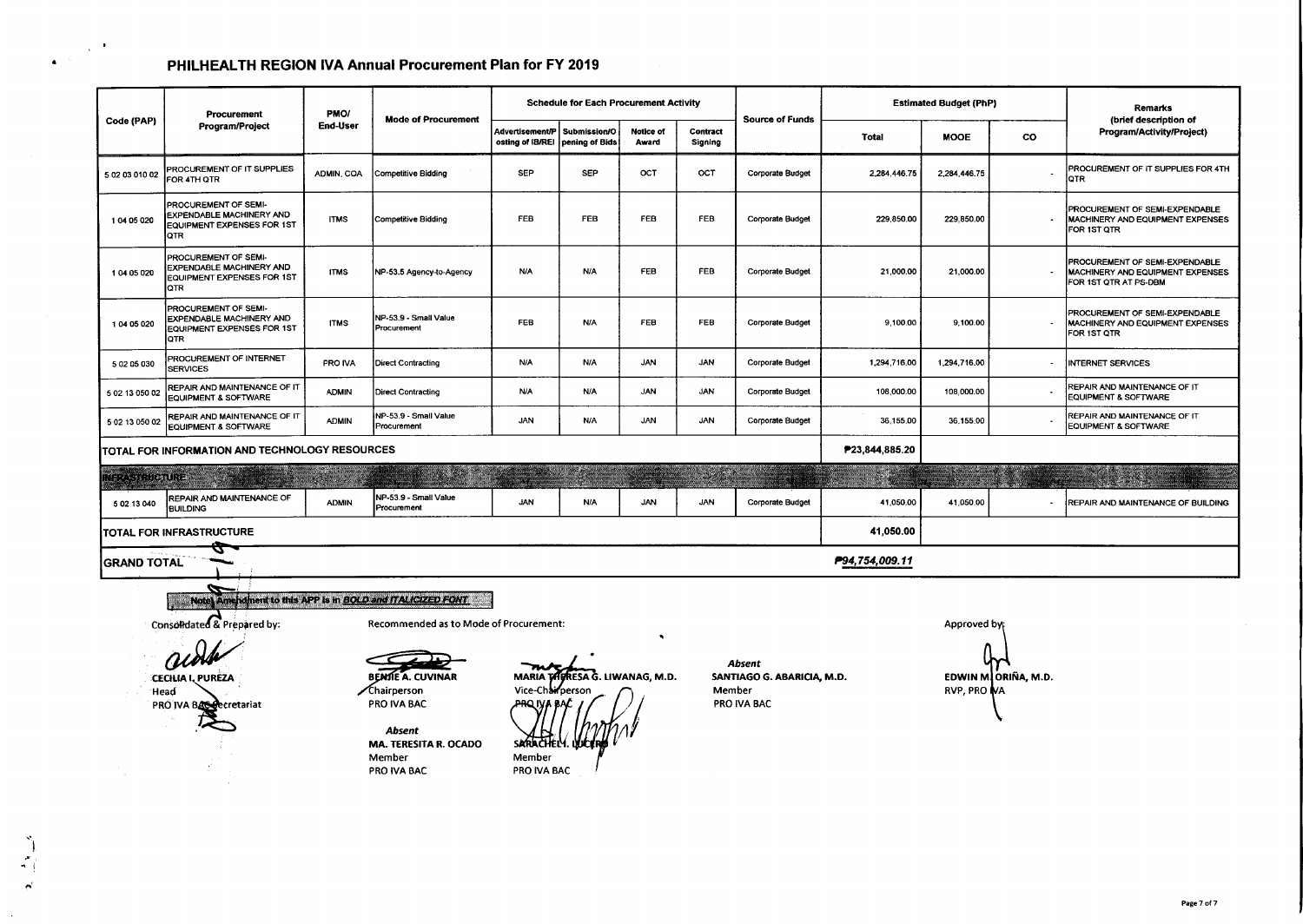... ~"' ,.,

 $\mathbf{A}$ 

 $\ddot{\phantom{a}}$ 

 $\mathbf{v}_f$ 

| Code (PAP)     | Procurement<br>Program/Project                                                               | PMO/<br><b>End-User</b>         | <b>Mode of Procurement</b>             |                                            | <b>Schedule for Each Procurement Activity</b> |                           |                     |                         |              | <b>Estimated Budget (PhP)</b> | Remarks   |                                                                      |
|----------------|----------------------------------------------------------------------------------------------|---------------------------------|----------------------------------------|--------------------------------------------|-----------------------------------------------|---------------------------|---------------------|-------------------------|--------------|-------------------------------|-----------|----------------------------------------------------------------------|
|                |                                                                                              |                                 |                                        | <b>Advertisement/P</b><br>osting of IB/REI | Submission/O<br>pening of Bids                | <b>Notice of</b><br>Award | Contract<br>Signing | <b>Source of Funds</b>  | <b>Total</b> | <b>MOOE</b>                   | <b>CO</b> | (brief description of<br>Program/Activity/Project)                   |
| 5 02 03 090    | PROCUREMENT OF FUEL, OIL AND<br>LUBRICANTS                                                   | PRO IVA                         | <b>Competitive Bidding</b>             | <b>JAN</b>                                 | <b>JAN</b>                                    | FEB                       | <b>FEB</b>          | <b>Corporate Budget</b> | 2.823.240.00 | 2,823,240.00                  |           | GASOLINE AND DIESOLINE FOR PRO IVA<br>VEHICLES                       |
| 5 02 03 090    | PROCUREMENT OF FUEL, OIL AND<br>LUBRICANTS                                                   | PRO IVA                         | NP-53.9 - Small Value<br>Procurement   | <b>JAN</b>                                 | <b>JAN</b>                                    | FEB                       | <b>FEB</b>          | <b>Corporate Budget</b> | 37,080.00    | 37,080.00                     |           | GASOLINE AND DIESOLINE FOR PRO IVA<br><b>GENERATORS</b>              |
| 1 04 05 020    | PROCUREMENT OF SEMI-<br>EXPENDABLE MACHINERY AND<br>EQUIPMENT EXPENSES FOR 1ST<br><b>OTR</b> | <b>AQAS</b>                     | NP-53.5 Agency-to-Agency               | N/A                                        | <b>N/A</b>                                    | <b>MAR</b>                | <b>MAR</b>          | <b>Corporate Budget</b> | 7,304.77     | 7,304.77                      |           | SEMI-EXPENDABLE MACHINERY AND<br>EQUIPMENT EXPENSES FOR 1ST QTR      |
| 104 05 020     | PROCUREMENT OF SEMI-<br>EXPENDABLE MACHINERY AND<br>EQUIPMENT EXPENSES FOR 1ST<br><b>QTR</b> | <b>SPC &amp; LUCENA</b><br>LHIO | NP-53.9 - Small Value<br>Procurement   | <b>MAR</b>                                 | <b>N/A</b>                                    | <b>MAR</b>                | <b>MAR</b>          | Corporate Budget        | 24,200.00    | 24,200.00                     |           | SEMI-EXPENDABLE MACHINERY AND<br>EQUIPMENT EXPENSES FOR 1ST QTR      |
| 104 05 020     | PROCUREMENT OF SEMI-<br>EXPENDABLE MACHINERY AND<br>EQUIPMENT EXPENSES FOR 1ST<br><b>QTR</b> | <b>ADMIN</b>                    | NP-53.9 - Small Value<br>Procurement   | <b>MAR</b>                                 | <b>N/A</b>                                    | <b>MAR</b>                | <b>MAR</b>          | Corporate Budget        | 28,912.50    | 28,912.50                     |           | SEMI-EXPENDABLE MACHINERY AND<br>EQUIPMENT EXPENSES FOR 1ST QTR      |
| 104 06 010     | PROCUREMENT OF SEMI-<br>EXPENDABLE FURNITURE,<br>FIXTURES, AND BOOK EXPENSE<br>FOR 1ST QTR   | PRO IVA                         | <b>Competitive Bidding</b>             | <b>FEB</b>                                 | FEB                                           | <b>MAR</b>                | <b>MAR</b>          | <b>Corporate Budget</b> | 422,290.00   | 422,290.00                    |           | SEMI-EXPENDABLE FURNITURE, FIXTURES,<br>AND BOOK EXPENSE FOR 1ST QTR |
| 5 02 04 010    | <b>WATER SERVICES</b>                                                                        | PRO IVA                         | Direct Contracting                     | <b>N/A</b>                                 | <b>N/A</b>                                    | <b>JAN</b>                | <b>JAN</b>          | <b>Corporate Budget</b> | 359.472.00   | 359.472.00                    |           | <b>WATER SERVICES</b>                                                |
| 5 02 04 020    | <b>ELECTRICITY</b>                                                                           | PRO IVA                         | Direct Contracting                     |                                            |                                               | <b>JAN</b>                | JAN                 | Corporate Budget        | 7,568,700.00 | 7,568,700.00                  |           | <b>ELECTRICITY</b>                                                   |
| 5 02 05 010    | PROCUREMENT OF POSTAGE<br>AND DELIVERY SERVICES                                              | Admin, COA                      | NP-53.5 Agency-to-Agency               | N/A                                        | <b>N/A</b>                                    | <b>JAN</b>                | <b>MAL</b>          | <b>Corporate Budget</b> | 3,029,467.00 | 3,029,467.00                  |           | POSTAGE AND DELIVERY SERVICES                                        |
| 5 02 05 010    | PROCUREMENT OF POSTAGE<br>AND DELIVERY SERVICES                                              | Admin, COA                      | NP-53.9 - Small Value V<br>Procurement | <b>JAN</b>                                 | JAN <sup>''</sup>                             | <b>JAN</b>                | <b>JAN</b>          | <b>Corporate Budget</b> | 6,000.00     | 6,000.00                      |           | POSTAGE AND DELIVERY SERVICES                                        |
| 5 02 05 040    | PROCUREMENT OF CABLE,<br>SATELLITE, TELEGRAPH AND<br>RADIO SERVICES                          | PRO IVA                         | NP-53.9 - Small Value<br>Procurement   | <b>JAN</b>                                 | <b>N/A</b>                                    | <b>JAN</b>                | <b>JAN</b>          | <b>Corporate Budget</b> | 33,000.00    | 33,000.00                     |           | CABLE SERVICE                                                        |
| 5 02 12 020    | PROCUREMENT OF JANITORIAL<br><b>SERVICES</b>                                                 | PRO IVA                         | <b>Competitive Bidding</b>             | <b>JAN</b>                                 | <b>JAN</b>                                    | <b>FEB</b>                | <b>FEB</b>          | Corporate Budget        | 3,025,196.88 | 3,025,196.88                  |           | <b>JANITORIAL SERVICES</b>                                           |
| 5 02 12 030    | PROCUREMENT OF SECONTY<br><b>SERVICES</b>                                                    | PRO IVA                         | Competitive Bidding                    | <b>JAN</b>                                 | <b>JAN</b>                                    | <b>FEB</b>                | <b>FEB</b>          | Corporate Budget        | 6,523,745.88 | 6,523,745.88                  |           | <b>SECURITY SERVICES</b>                                             |
| 5 02 13 050 01 | REPAIR AND MAINTENANCE OF<br>OFFICE EQUIPMENT<br>Ĩ                                           | Tier 2                          | <b>Competitive Bidding</b>             | <b>JAN</b>                                 | <b>JAN</b>                                    | <b>FEB</b>                | <b>FEB</b>          | <b>Corporate Budget</b> | 1,225,000.00 | 1,225,000.00                  |           | Removal, Transfer and Re-installation of<br>Airconditioning Units    |
| 5 02 13 050 01 | REPAIR AND MAINTENANCE OF<br>OFFICE EQUIPMENT                                                | Tier 2                          | Direct Contracting                     | <b>N/A</b>                                 | <b>N/A</b>                                    | JAN                       | <b>JAN</b>          | <b>Corporate Budget</b> | 183,000.00   | 183,000.00                    |           | REPAIR AND MAINTENANCE OF VARIOUS<br>OFFICE EQUIPMENT                |
| 5 02 13 050 01 | REPAIR: AND MAINTENANCE OF<br>OFFICE EQUIPMENT                                               | Tier 2                          | NP-53.9 - Smail Value<br>Procurement   | <b>JAN</b>                                 | <b>N/A</b>                                    | <b>JAN</b>                | <b>JAN</b>          | <b>Corporate Budget</b> | 408,000.00   | 408,000.00                    |           | REPAIR AND MAINTENANCE OF VARIOUS<br>OFFICE EQUIPMENT                |
| 5 02 13 050 03 | REPAIR AND MAINTENANCE OF<br>COMMUNICATION EQUIPMENT                                         | <b>ADMIN</b>                    | Direct Contracting                     | ΝA.                                        | <b>N/A</b>                                    | <b>JAN</b>                | <b>JAN</b>          | <b>Corporate Budget</b> | 5,000.00     | 5,000.00                      |           | REPAIR AND MAINTENANCE OF VARIOUS<br>COMMUNICATION EQUIPMENT         |
| 5 02 13 050 03 | REPAIR AND MAINTENANCE OF<br>COMMUNICATION BOUT MENT                                         | <b>ADMIN</b>                    | NP-53.9 - Small Value<br>Procurement   | JAN.                                       | <b>N/A</b>                                    | JAN.                      | <b>JAN</b>          | <b>Corporate Budget</b> | 15,000.00    | 15,000.00                     |           | REPAIR AND MAINTENANCE OF VARIOUS<br><b>COMMUNICATION EQUIPMENT</b>  |
| 5 02 13 060    | REPAIR AND MAINTER<br>eg or<br><b>TRANSPORTATION EQUIPMENT</b>                               | Tier <sub>2</sub>               | Direct Contracting                     | N/A                                        | <b>N/A</b>                                    | <b>JAN</b>                | <b>JAN</b>          | Corporate Budget        | 170,000.00   | 170,000.00                    |           | REPAIR AND MAINTENANCE OF PRO IVA<br><b>VEHICLES</b>                 |
| 5 02 13 060    | REPAIR AND MAINTENANCE OF<br><b>TRANSPORTATION EQUIPMENT</b>                                 | <b>ADMIN</b>                    | NP-53.9 - Small Value<br>Procurement   | JAN                                        | N/A                                           | <b>JAN</b>                | <b>JAN</b>          | Corporate Budget        | 399,000.00   | 399,000.00                    |           | REPAIR AND MAINTENANCE OF PRO IVA<br>VEHICLES                        |
| 5 02 13 070    | REPAIR AND MAINTENANCE OF<br><b>FURNITURE &amp; FIXTURES</b>                                 | <b>ADMIN</b>                    | NP-53.9 - Small Value<br>Procurement   | <b>JAN</b>                                 | <b>N/A</b>                                    | <b>JAN</b>                | <b>JAN</b>          | Corporate Budget        | 55,000.00    | 55,000.00                     |           | REPAIR AND MAINTENANCE OF VARIOUS<br>URNITURES                       |
| 5 02 13 040    | REPAIR AND MAINTENANCE OF<br><b>BUILDING</b>                                                 | <b>ADMIN</b>                    | NP-53.9 - Small Value<br>Procurement   | <b>JAN</b>                                 | <b>N/A</b>                                    | <b>JAN</b>                | <b>JAN</b>          | <b>Corporate Budget</b> | 15,800.00    | 15,800.00                     |           | REPAIR AND MAINTENANCE OF BUILDING                                   |
|                |                                                                                              |                                 |                                        |                                            |                                               |                           |                     |                         |              |                               |           | ᠰ                                                                    |

 $\propto \rho$  .

**Page 3 of 7**